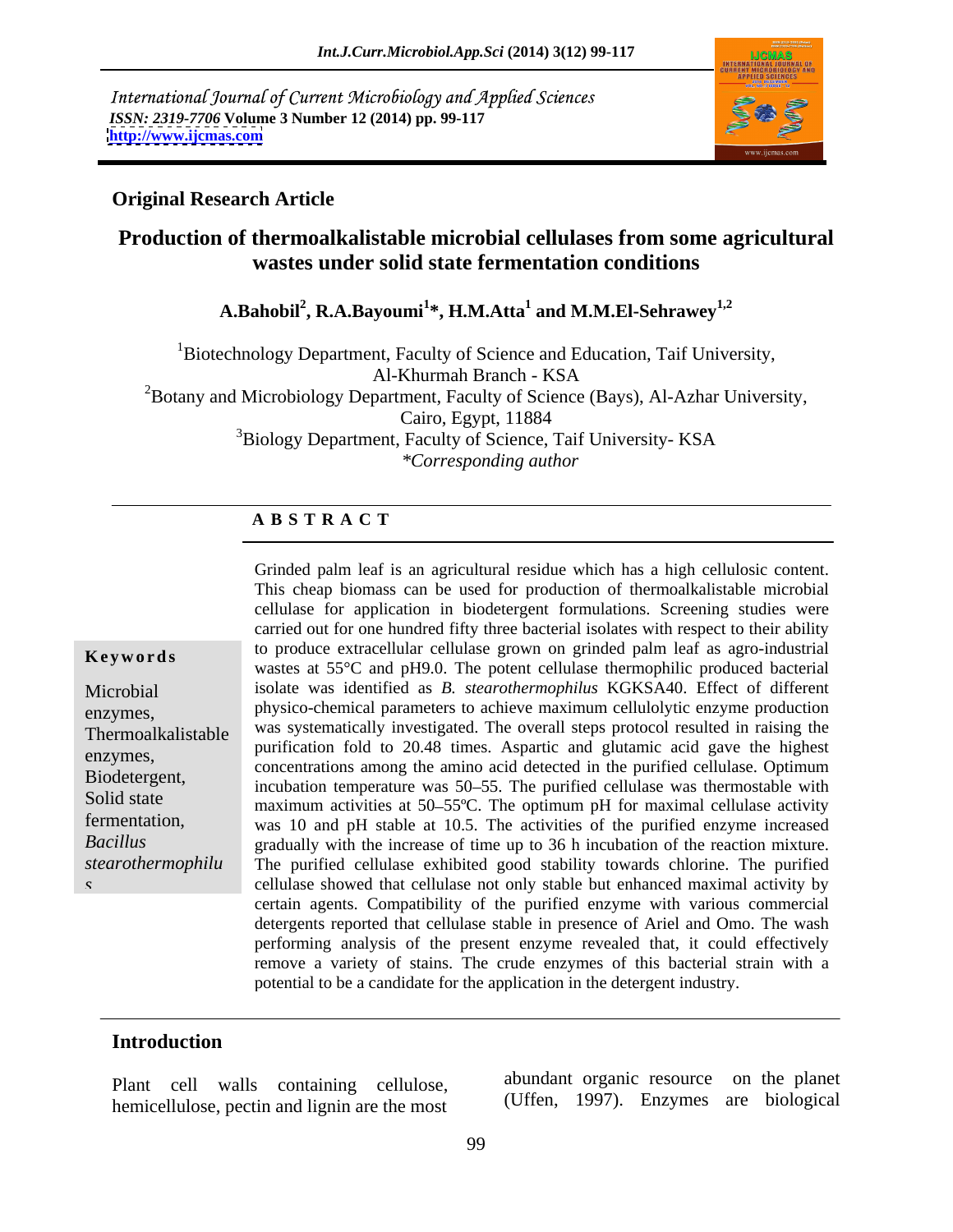molecules found in every cell and are synthetic or inorganic catalysts(Sharada *et al.,* 2014; Mohanta, 2014).

Agro industrial waste like fruits and corncobs, corn stover, wheat, rice, barley vegetables skins are thrown in the garbage straw, sorghum husks, coconut husks, or utilized as feed or fertilizer (Singh *et al.,* sugarcane bagasse, switchgrass, pineapple 2014). Cellulase is a class of enzyme that and banana leaves (Demain, 2005; Bisaria catalyzes the cellulolysis i.e., hydrolysis of cellulose. Cellulose is the major polymeric component of plant matter and is the most In the present study, *B. stearothermophilus* abundant polysaccharide on Earth. It is KGKSA40 was isolated from soil samples representing about  $1.5 \times 10^{12}$  tons of the total annual biomass production through cellulosic substrates by producing of photosynthesis especially in the tropics and multiple cellulolytic enzymes under solid is considered to be an almost inexhaustible source of raw material for different products by physico-chemical parameters were (Sukumaran *et al.,* 2014). Successful utilization of cellulosic materials as production. Purification of the produced renewable carbon sources is dependent on cellulase under all optimal conditions was the development of economically feasible process technologies for cellulase purified cellulase and its application in bio production. It has been calculated that cellulase production accounts for  $\approx 27 - 20\%$ of the cost of ethanol production from lignocellulosic materials. So, to keep the costs down, it is therefore very important to use a substrate that is inexpensive, such as wheat straw, rice bran, green gram husk, etc. Large numbers of microorganisms are capable of degrading cellulose, fungi and bacteria are the main cellulase producing microorganisms (Falkowski *et al.,* 2000;

Cellulase are important enzymes not only for their potential applications in different industries like industries of animal feed,

catalysts which are the most remarkable, agricultural, laundry and detergent, textile, highly specialized and energized protein paper and pulp, wine and brewery, food necessary for life. There are over 2000 Carotenoid extraction, pharmaceutical and known enzymes, each of which is involved medical sciences, analytical applications, with one specific chemical reaction. These  $\qquad$  protoplast production, genetic engineering proteins and their functions are determined and pollution treatment, but also for the by their shape. They have extraordinary significant role in bio conversion of catalytic power, often for greater than that of agriculture wastes into sugar and bio ethanol and olive oil extraction. (Han and Chen, 2010; Sharada *et al.,* 2014). The most abundant lignocellulosic agricultural wastes produced every year are and Kondo, 2014).

> which have the ability to hydrolyse different state fermentation condition. Various physico-chemical parameters were optimized to achieve maximum enzymes also investigated, characteristics of the detergent formulations.

# **Materials and Methods**

### **Construction of cellulase standard curve**

Lotfi, 2014).  $\begin{array}{ccc}\n\text{WCH} & \text{in the assay plate. The  
\nperformed at 55°C for 20h. Then mean\n\end{array}$ A stock solution  $(10.000 \mu g/ml)$  of the purified cellulase (Sigma) was prepared in a phosphate buffer at pH 9.0. After preparing the required dilutions for cellulase, only 0.1 ml of each dilution was transferred to each well in the assay plate. Incubation was diameters of clearing zones (mm) were determined. One unit is defined as the amount of enzyme protein (mg) required to exert one unit of clearing zone (mm) in one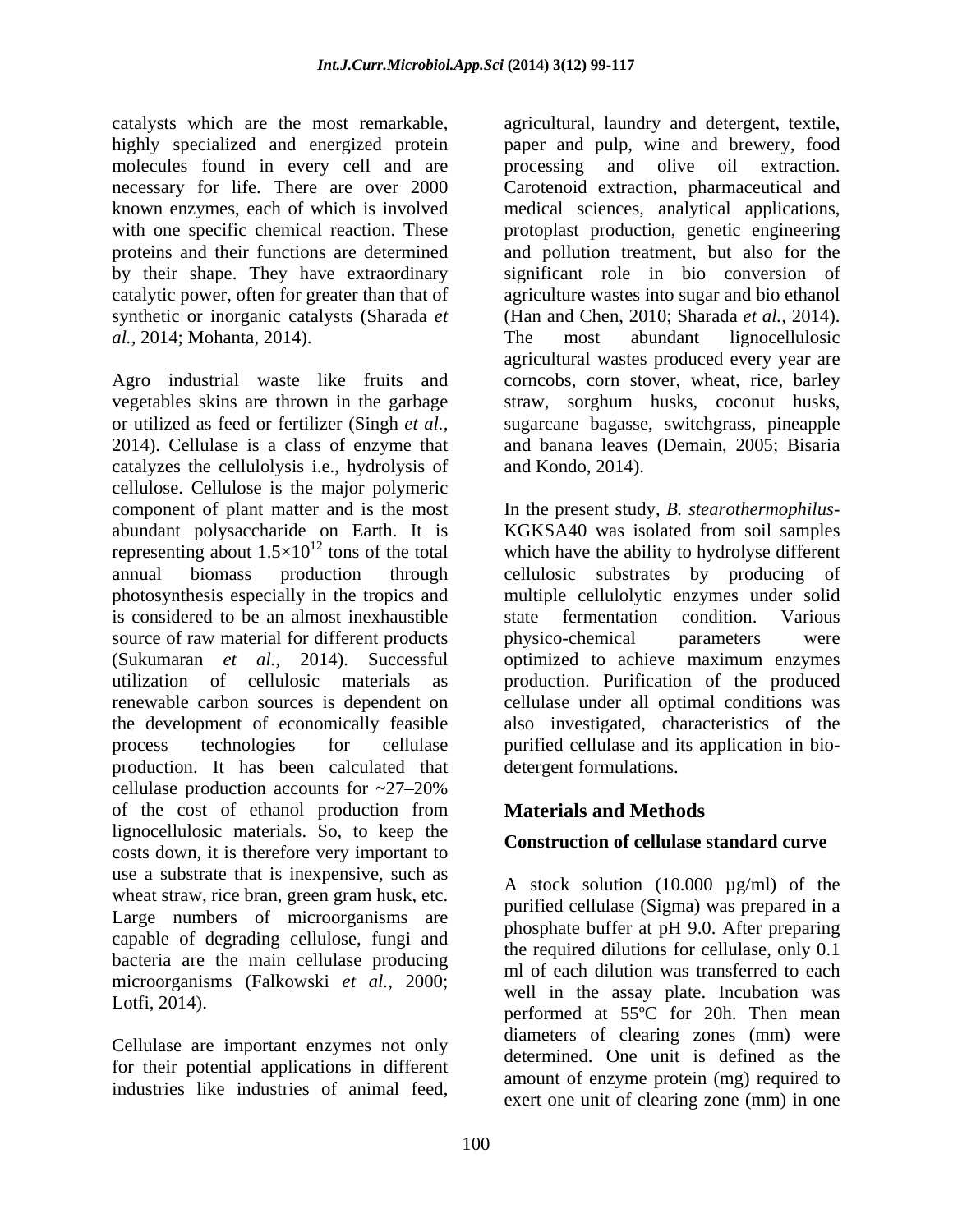conditions of enzyme assay (clearing zone

**determination:** Protein of enzymatic preparation of cellulase was determined by **IX-Qualitative** screening test media, the method of Lowry *et al.*, (1951). **Interpretate methods** and conditions: The basal

**Nutrient agar (NA) medium:** This medium contained (g/l): Peptone, 5; sodium chloride, 5; beef extract, 3; agar-agar, 15 and distilled and Gottlieb, 1966). was vastes. The previously mentioned BM was

collected from different restaurants in El-<br>BM in the baxter bottle of 100 ml capacity. Bagasse, rice straw and water hyacinth were slants. After incubation at 55 °C for 24 h the

**Production media:** The basal medium and then incubated at 55<sup>o</sup>C for 48 h. The (BM) was prepared according to Vincent cell-free filtrate (CFF) of each baxter bottle (1970). It contained the following (g/l): was prepared, then cellulytic activities were Sucrose, 10; KNO<sub>3</sub>, 0.6; KH<sub>2</sub>PO<sub>4</sub>, 1; detected by cellulose clearing zone (CCZ)  $MgSO<sub>4</sub>, 0.25$  and  $CaCl<sub>2</sub>, 0.1$  was found most technique. convenient for the production of different enzymes. It was modified to include the **Assay medium:** The cellulose activity following constituents: (g/l) NaCl, 6; medium contained 1% (w/v) crystalline  $(NH_4)_2SO_4$ , 1; yeast extract, 1;  $KH_2PO_4$ , 0.5; cellulose powder with 1.5% agar-agar for  $MgSO_4$ .7H<sub>2</sub>O, 0.1; CaCl<sub>2</sub>, 0.1 and distilled solidification to be dissolved up to 100 ml of water up to one liter. Tris-buffer 0.2M at pH 9. After flooding the

**Grinded palm leaf basal medium** diameters of clearing zones were calculated **(GPLBM):** It contained the same to express the amount of cellulase activity. constituents of BM supplemented with grinded palm leaf (5%, w/v). After **Identification of the potent thermophilic** incubation period 10 ml of distilled water **bacterial isolates:** The potent bacterial

**Isolation of thermophilic bacteria:** biochemical characteristics according toThermophilic bacterial isolates were isolated

unit of time under all the specified from different localities representing desert technique). localities of Khormah governorate, Taif, **Standard curve for protein soil dilution plate technique.** soil samples collected from different KSA. Soil samples were applied using the soil dilution plate technique.

> **IX-Qualitative screening test media, methods and conditions:** The basal medium used in this assay was supplemented with 1% cellulose and 1.5% agar.

water up to 1000 ml. The ingredients were **Media used in screening test:** For detecting dissolved by heating; pH was adjusted at 7 the cellulase activities of all best enzyme and sterilized at 121ºC for 15 min (Shiriling producers on different agro-industrial **Wastes:** The grinded palm leaf wastes were used waste was wetted by 10 ml of broth Khormah, Taif, KSA. These wastes were The baxter bottles were autoclaved at 121ºC washed, dried in open air and then grounded for 15 min. All thermophilic bacterial for application in the production media. isolates were subcultured onto nutrient agar collected, dried and prepared in the form of growth was scratched with 5 ml of sterile a ground preparation. saline solution (0.9 % NaCl). Each flask was wastes. The previously mentioned BM was used, pH was adjusted at 9.0. Only 1 g of BM in the baxter bottle of 100 ml capacity. slants. After incubation at 55ºC for 24 h the inoculated with 1 ml of bacterial suspension, technique.

> Tris-buffer 0.2M at pH 9. After flooding the plates by Lugol's iodine solution, the mean

was added for enzyme extraction. isolate was identified by examination of their morphological physiological and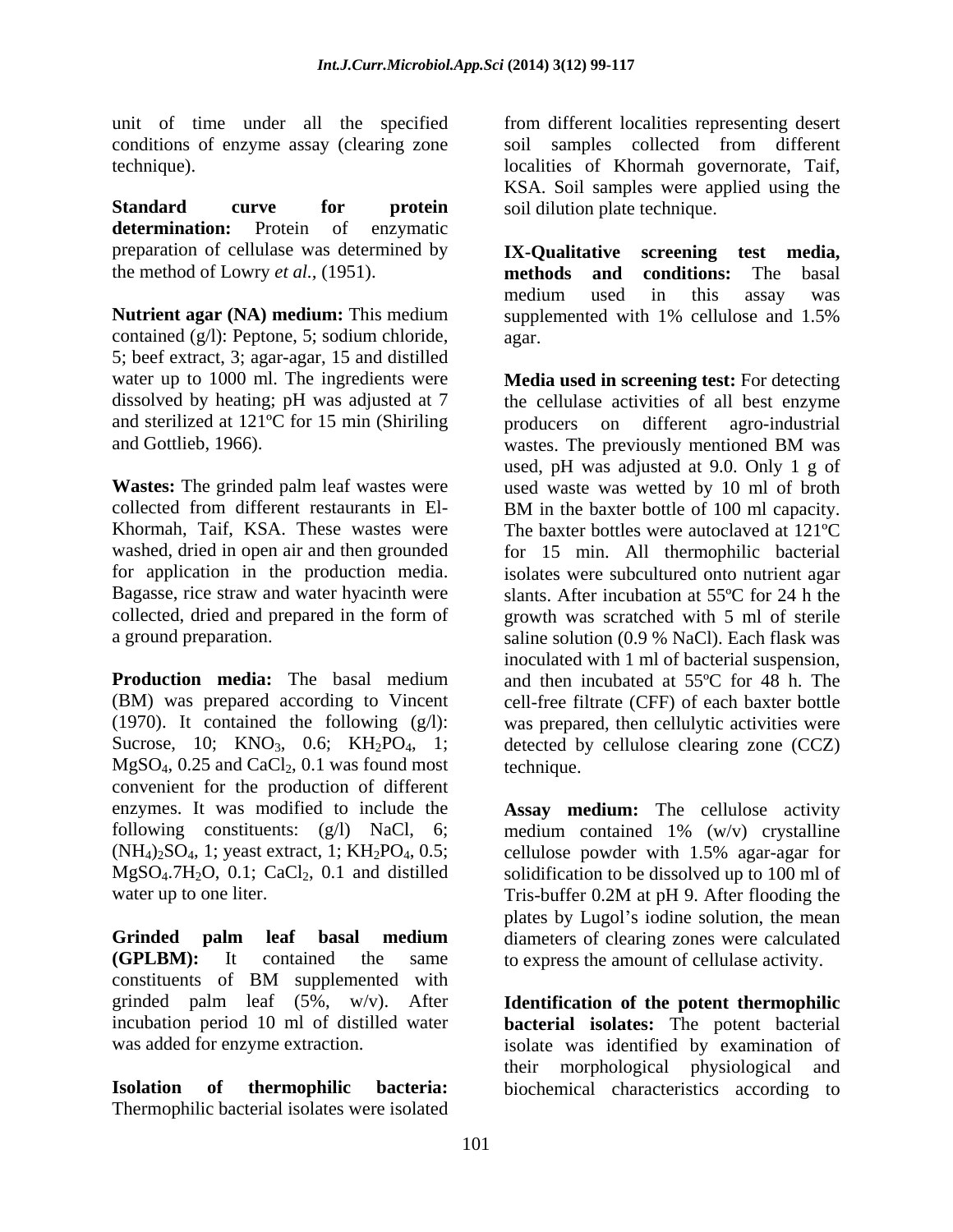(1993) and Parker (1984). ions were in the form of EDTA, ZnCl<sub>2</sub>,

**Preparation of cell-free-filtrate (CFF):** This was performed by preparing the vitamins were added separately to the previously mentioned production media. At production media specialized at 100 ppm. the end of incubation period, 10 ml of distilled water were added in the case of controlled by performing of parallel one detection of cellulase were used as a containing the original nitrogen source i.e. substrate, then, the bacterial growth was ammonium sulphate. (11) Incubation harvested by filtration for separate large conditions: particles of two wastes by using gauze piece. The filtrates were centrifuged at 5,000 rpm production media on the shaker 50 rpm/min, for 20 min. The supernatant was obtained and preserved into the refrigerator as a crude static conditions at 55ºC. (12) Bottle enzyme, and/or assayed at the same times. capacities: It was performed by using five

#### **Parameters controlling the** substrates. **thermoalkalistable cellulase productivity**

temperatures for 48 h. (2) pH values: The pH was adjusted at different pH values using concentrations: Different concentrations of Production medium was supplemented with different nitrogen sources with an equivalent nitrogen source at the level of 0.1%. (6) between the concentrated against isolate (prepared by washing each slant by 5 dialyzed-partially purified-enzyme periods: The potent bacterial isolate was relationship plotted previously after

Schallmey *et al.,* (2004); Collee *et al.,* incubated for different incubation periods. (1996); Hensyl (1994); Barrow and Feltham (8) Metallic ions: The supplemented metal ions were in the form of EDTA,  $ZnCl_2$ , CdCl<sub>2</sub>, CoCl<sub>2</sub>, FeCl<sub>3</sub>, and sodium selenite. (9) Vitamin requirements: Different (10) Amino acids: This experiment was ammonium sulphate. (11) Incubation This was carried out by incubation the flasks containing the while another flasks were incubated under different capacities for agricultural wastes as substrates.

(1) Temperatures: The potent isolate was **cellulase:** Strain B-78 was allowed to grow allowed to grow on GPTBM at different 6N NaOH and 6N HCl. (3) Substrate centrifugation at 5,000 rpm for 15 min. The substrate [g/bottle (20 ml), w/v] were cell-free filtrate was preserved in the applied. (4) Carbon sources: Different refrigerator as a crude enzyme according to carbon sources were introduced into the Bayoumi and Bahobil (2011). The chart of production medium at an equimolecular Gomori (1955) as mentioned by Dixon and level located at 1% (w/v) glucose. The Webb (1964) was applied to calculate the organic carbon sources were introduced at solid ammonium sulphate. The procedure the level of 1% (w/v). (5) Nitrogen sources: was performed by introducing the obvious amount of nitrogen that present in buffer at pH 9.0) into a special dialysis ammonium sulphate (0.1%; w/v) in basal plastic bag for dialysis against distilled media. Peptone was introduced as organic water for 12 hours. The obtained enzyme Inocula sizes: Different inocula sizes of sucrose to be available for the application in heavy spore suspension of the bacterial column chromatographic technique. The ml of sterile saline solution under aseptic preparation was applied onto a column conditions) were used. (7) Incubation packed with Sephadex G 200. From the **Purification of thermoalkalistable** under the optimal static natural substrate under solid state fermentation conditions. The bacterial growth was harvested by supernatant was filtrated, and the obtained precipitate (Selected ammonium sulphate ppt. in solution after dissolving it in the Tris preparation was concentrated against dialyzed-partially purified-enzyme relationship plotted previously after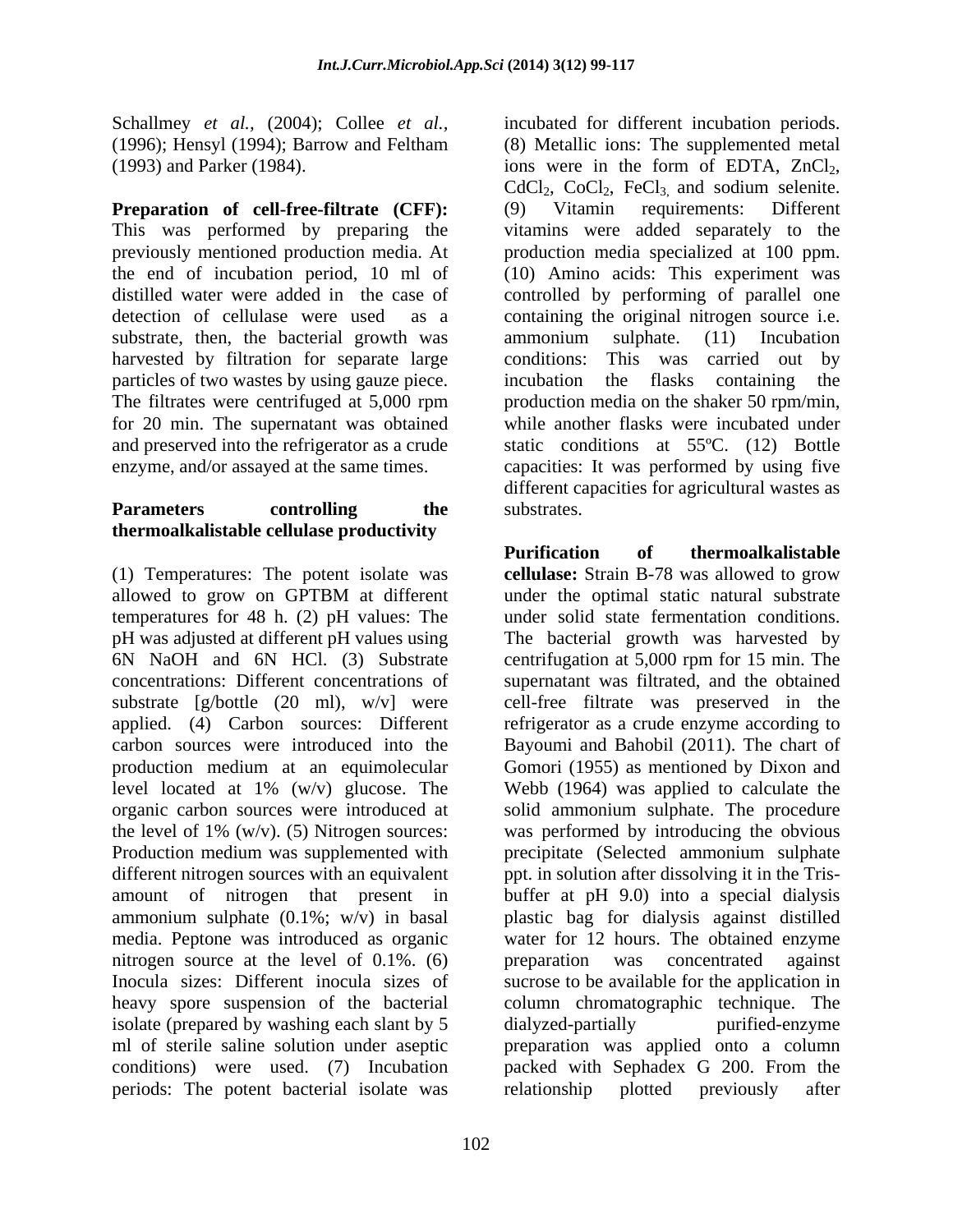applying Sephadex G-200 column 1.0, 2.5 and 5.0 (% w/v). (8) Stability with chromatographic technique, the fractions peak of each enzyme) were collected and (Pharmacia 2.5 x 50 cm), packed with

**Amino acid analytical data of the purified** according to the methods described by Pellet tween 40, tween 80, triton X100 and sodium

incubation temperatures. (2) Heat stability: This was carried out by incubating the purified enzyme for 2 h at different **Results and Discussion** temperatures. (3) pH values: The purified enzyme was incubated at different pH values by using phosphate, Tris- or Glycine buffers. **the potent thermostable enzymes** (4) pH stability: This experiment was carried **producers:** One hundred fifty three (4) pH stability: This experiment was carried<br>out by mixing equal amounts of buffer at the experiment isolates were out by mixing equal amounts of buffer at different pH values with purified enzymes, isolated from different localities of different followed by incubating the mixture for 3h at assay. (5) Incubation periods: It was performed as follows: after pouring the purified enzyme in assay medium, plates were incubated at 55ºC and enzyme activity was assayed at different incubation periods. (6) Enzyme concentrations: The purified enzyme was applied at the following concentrations 25, 50, 75, 100, 125, 150, 175, and 200 µl into the assay media plates. All concentrations were incubated at 55 ºC for 18 h. (7) Substrate concentrations: This was carried out by applying cellulose as substrates at concentrations of: 0.1, 0.2, 0.5,

which gave the highest specific activity Singh *et al.* (1999). The purified enzyme among all other fractions (i.e. the highest was incubated with different concentrations concentrated to the least volume (1ml) and the enzyme was inoculated into assay media then applied into a second column plates at different time intervals viz. 15, 30, Sephadex G-100. surfactants: This was carried out according **enzyme:** The hydrolyzed protein amino some oxidizing agents and surfactants viz., acids have been determined in the central sodium dodecyl sulphate (SDS), sodium Lab. for Food, Agricultural Research Center perborate, hydrogen peroxide, tween 20, and Young (1980). cholate at 1, 2, 3, 4, 5, 7.5 and 10 (% v/v or **Factors affecting the purified** various commercial detergents: Rabso, **thermostable cellulase activity**  Ariel, Omo, Lang, Persil, Xtra, Ariel (1) Incubation temperatures: This was supplemented separately to cellulase in a carried out by incubation of enzyme after concentration of 7 mg/ml, while the liquid pouring in assay media at different detergents viz., General and Pril were added chlorine: This was carried out according to of chlorine viz.  $5, 7, 10,$  and  $15,$  ul/ml, then 45 and 60 min. (9) Oxidizing agents and to Moreira *et al.,* (2002). The cellulase was incubated with different concentrations of tween 40, tween 80, triton X100 and sodium  $w/v$ ) for 2 hours. (10) Compatibility with automatic, and Xtra automatic were in concentration of 7 µl/ml.

# **Results and Discussion**

55ºC. The different values of pH used before Khormah governorate, Taif, KSA. These **Qualitative screening test for selection of the potent thermostable enzymes producers:** One hundred fifty three theromophilic bacterial isolates were isolated from different localities of different soil and water samples collected from isolates were purified, and subjected to a screening program in order to evaluate their cellulytic activities by measuring (observing) the hydrolysis of cellulose around the bacterial colonies. Out of 153 isolates there was found that out of 20 isolates gave a cellulytic activities, only 5 strains are considered a best cellulase producers compared with other isolates.

> **Quantitative screening for selection of the potent enzymes producer:** This experiment was carried out to determine the potent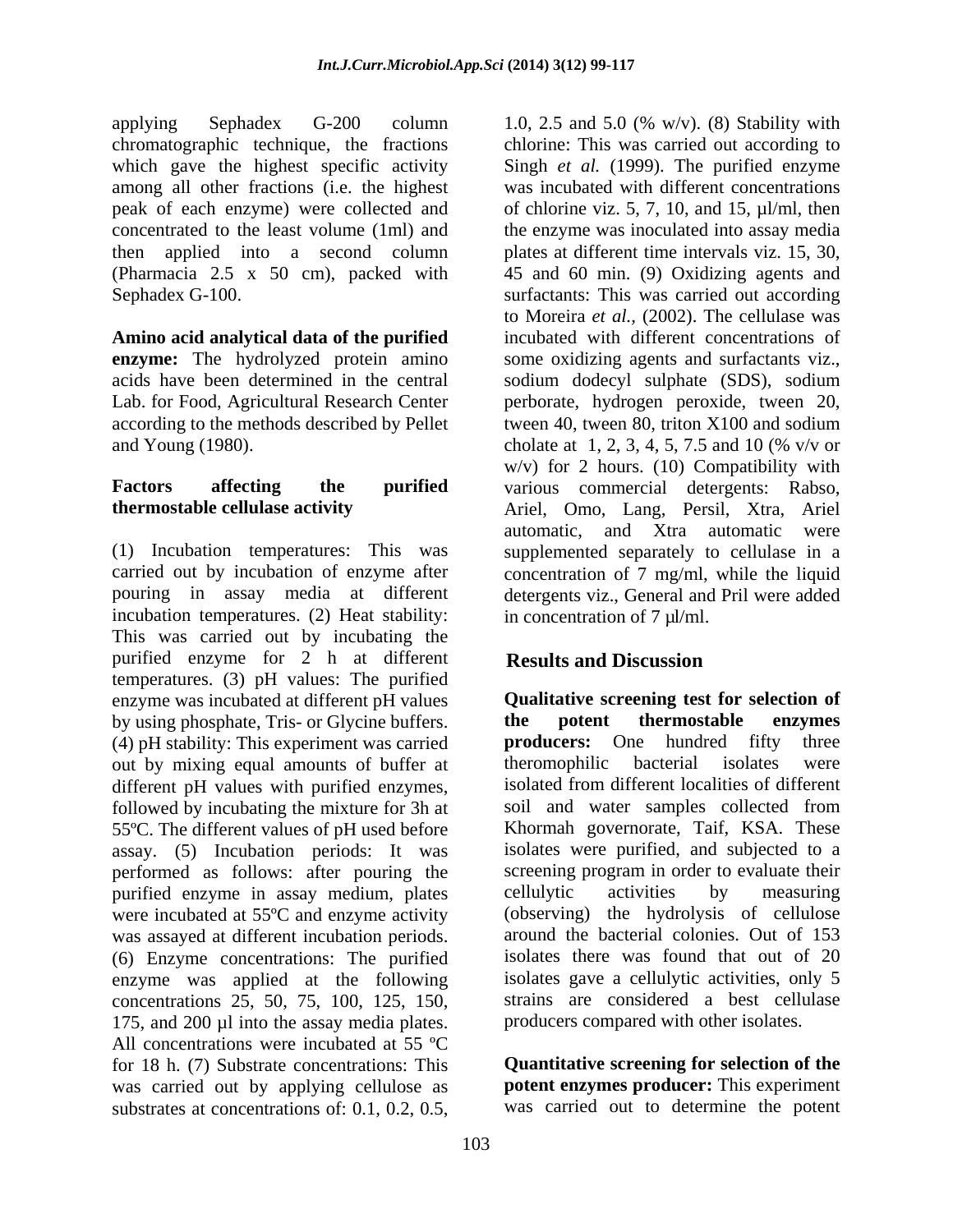enzyme producer bacterial isolates on the source for cellulase production since the basis of mean diameters of clearing zones maximum yield of cellulase reached up to (mm) by testing the potency of the best 0.2960 and 0.281 U/ml, respectively (Table bacterial isolates producers selected from 3) and ammonium sulphate increased the the previous test to attack some agriculture and industrial wastes. Bacterial isolate where it reached up to 23.5 and 27.8 (mm). *stearothermophilus*-KGKSA40 at an

**Identification of the potent bacterial** (Table 4). *B. stearothermophilus-*KGKSA40 **isolates:** The potent bacterial isolate were able to grow on grinded Palm leaf and KGKSA40 was subjected to an produces the highest yield of cellulase identification program to the species level. All morphological characteristics and stain U/ml at the end of 48 h incubation period reaction led to the fact that the potent (Table 4). bacterial isolate under identification was suggestive of being belonging to the genus *Bacillus*. Since this bacterium has the ability None of the tested metal ions exerted any to grow up to 65 ºC, it is suggestive of inductive effect on cellulase produced by *B.*  belonging to the species *stearothermophilus* according to Bergey's Manual of Systematic Bacteriology (Sneath, 1986). It could be given the tentative name *Bacillus* **application:** Maximum cellulase productivity *stearothermophilus* KGKSA40. *was in the* (Table 6).

# **Parameters controlling the four thermostable enzymes production**

Maximum cellulase productivities was at 55<sup>°</sup>C where it reached up to 0.18 (U/ ml)

**Effect of different pH values:** Maximum cellulase productivity reached up to 0.21 U/ml by *B. stearothermophilus-*KGKSA40 incubated at 55ºC was pH 9.0 (Table 1).

**Different substrate concentrations:**  Maximum cellulase productivity reached up to 0.1850 U/ml at grinded Palm leaf optimum bottle capacity for cellulase<br>concentration of 2  $\sigma$ /baxter bottle (Table 2) production by *B*. *stearothermophilus*concentration of 2 g/baxter bottle (Table 2).

**Application of different carbon sources:** Starch and cellulose was the best carbon

cellulase productivity (Table 3).

number KGKSA 40 gave higher cellulase **Different inocula sizes and incubation** productivity by attacking grinded Palm leaf, **periods:** Maximum cellulase activity<br>compared to other wastes and other isolates, reached up to 2.160 U/ml by B. **periods:** Maximum cellulase activity reached up to 2.160 U/ml by *B.*   $stearothermophilus-KGKSA40$ inoculum size 1.5 ml /baxter bottle at 55 ºC productivity reached its maximal value 1.45 (Table 4)*.*

> **Different metallic ions concentrations:** *stearothermophilus-*KGKSA40 (Table 5).

**Effect of different vitamin requirements** was in the absence of any of the tested vitamins (Table 6).

**Different incubation temperatures**: (Table 1). L-proline, glycine, and DL-tyrosine. Aspartic **Application of amino acids:** Various amino acids succeeded to promote the biosynthesis of cellulase by *B. stearothermophilus-*KGKSA40 where out of 18 amino acids used, the four amino acids exhibited high stimulatory effects on cellulase productivity were DL-aspartic acid, acid was considered the best inducer (Table 7).

> **Effect of shaking and static conditions:** Static conditions gave the highest yield of cellulase which reached its maximal value 2.22 U/ml for *B. stearothermophilus-*KGKSA40 (Table 8).

**Effect of different bottle capacities:** The optimum bottle capacity for cellulase production by *B. stearothermophilus-* KGKSA40 was found to exhibited its highest cellulase yield with 500 ml bottle capacity where its productivity reached up to 3.9U/ml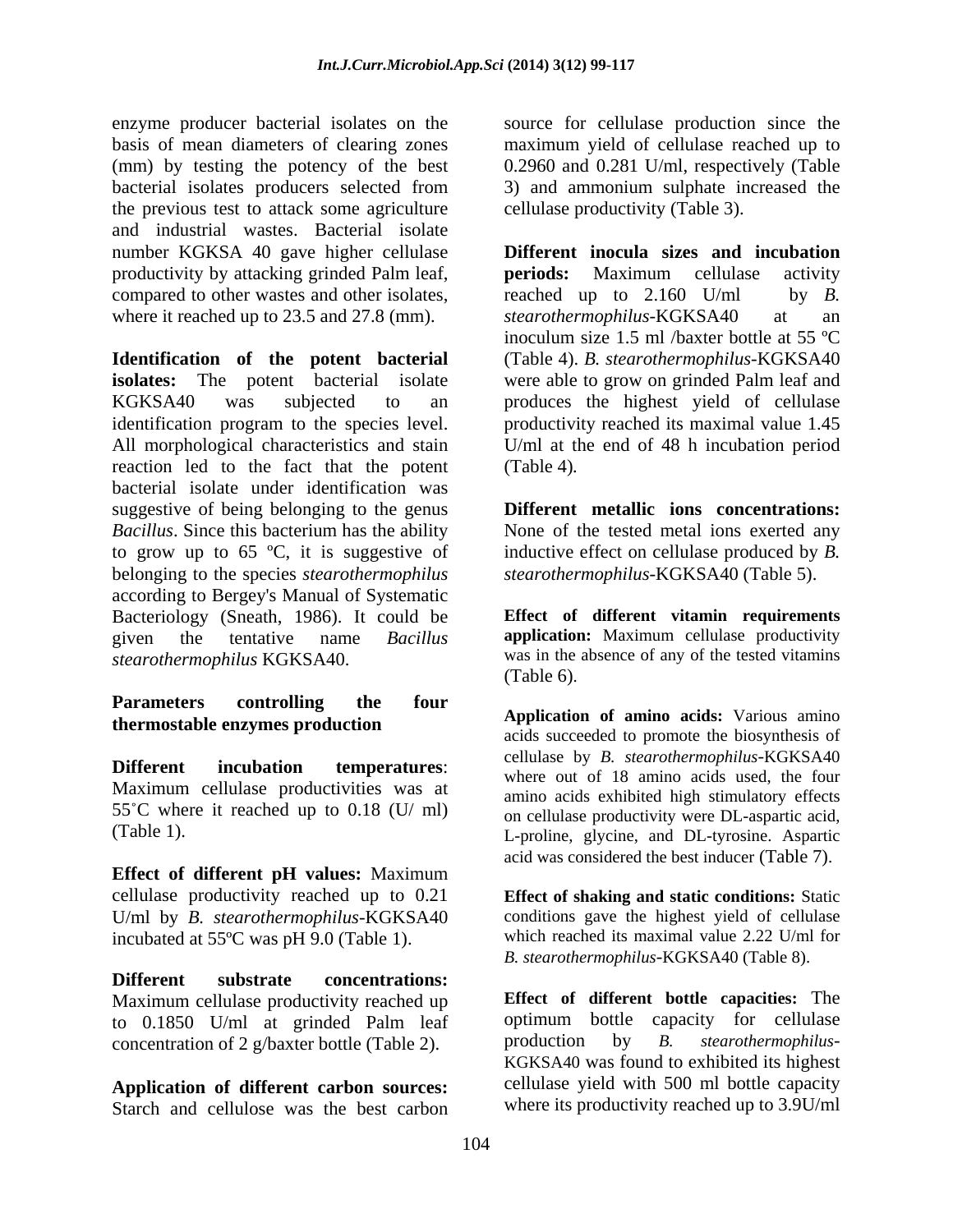(Table 9). A summary of the optimal grinded palm leaf wastes as preferable  $U/mg^{-1}$  protein. fermentable substrates was given in Table 10.

**Purification of cellulase produced by** *B. stearothermophilus-***KGKSA40 allowed to grow on grinded palm leaf under solid** and the highest fractions activities appeared **state fermentation:** Cellulase produced by *B. stearothermophilus-*KGKSA40 occur and the fraction number (20) reached previously grown on grinded Palm leaf as a preferable substrate supplemented with  $U/mg^{-1}$  protein. mineral salts under the optimum nutritional and environmental conditions recorded in Table 10 were purified to homogeneity as **100 column chromatographic technique:** previously mentioned, by performing A sharp one peak was obtained in all cases ammonium sulphate fractionation, dialysis, of the four enzymes purifications and and applying column chromatography on Table 9). A summar principal with the present distilled water in case of cellulase positive distilled water<br>and consider the cellulase of cellulase by spin-tellulase and distilled water against distilled again in the cell

**Enzyme** production and preparation of cellulase produced by B. **CFF:** At the end of incubation period, 500 ml of cellulase enzymes media were extracted and collected separately. **Amino acids analysis of the purified** Centrifugation of the obtained extracts was done at 5000 rpm for 15 min at 10ºC. The precipitate was collected and tested for purified cellulase produced by B. determination of enzyme activities and  $\frac{1}{stearothermophilus-KGKSA40}$  and the protein content and corresponding specific

**Fractional precipitation by ammonium sulphate:** The most active enzyme protein preparation was obtained at an ammonium occurred in all enzymes in high sulphate level at 80 % for cellulase where the activity was reached up to 2.66 U/ml and protein content 1.35 mg /ml. Only 50 ml **Characterization of the purified enzymes** were obtained at the end of the process of  $\qquad \qquad$  produced by  $B$ . stearothermophilus-

nutritional and environmental conditions for followed by dialysis against sucrose crystals thermostable hydrolytic enzymes production by until a volume of 4 ml was obtained and *B. stearothermophilus-*KGKSA40 grown on specific activity was determined as 5.45  $\dot{U}/mg^{-1}$  protein. protein.

> **Purification of cellulase by Sephadex G- 200 column chromatographic technique:** Fifty fractions of cellulase were collected from fraction  $(15-25)$  where many peaks the highest specific activity up to 31.125  $U/mg^{-1}$  protein. protein.

Sephadex G200 and G100.  $\mu$  to 36.88 U/mg<sup>-1</sup> protein for cellulase. A **Purification of cellulase by Sephadex G- <sup>100</sup> column chromatographic technique:** A sharp one peak was obtained in all cases specific activities reached its maximal value protein for cellulase. A summary of the purification steps of cellulase produced by *B. stearothermophilus-*KGKSA40 (Table 11).

activity was calculated. acids) gave the highest concentrations **enzymes:** Fourteen amino acids were detected in addition to ammonia in the purified cellulase produced by *B.*   $stearothermophilus-KGKSA40$ acidic amino acids (glutamic, and aspartic among all the amino acids detected. Interestingly, it could be noticed that the glutamic acid and aspartic acid were occurred in all enzymes in high concentrations (Table 12).

dialysation against tap water in case of **KGKSA40 at 55ºC:** The aim of the present cellulase. series of experiments was to investigate **Concentration by dialysation against** enzyme produced by *B. stearothermophilus* **sucrose:** The most active ammonium KGKSA40 allowed to grow on grinded sulphate fractions previously obtained at the Palm leaf as best substrates and incubated **produced by** *B. stearothermophilus* some properties of the partially purified under all optimal nutritional and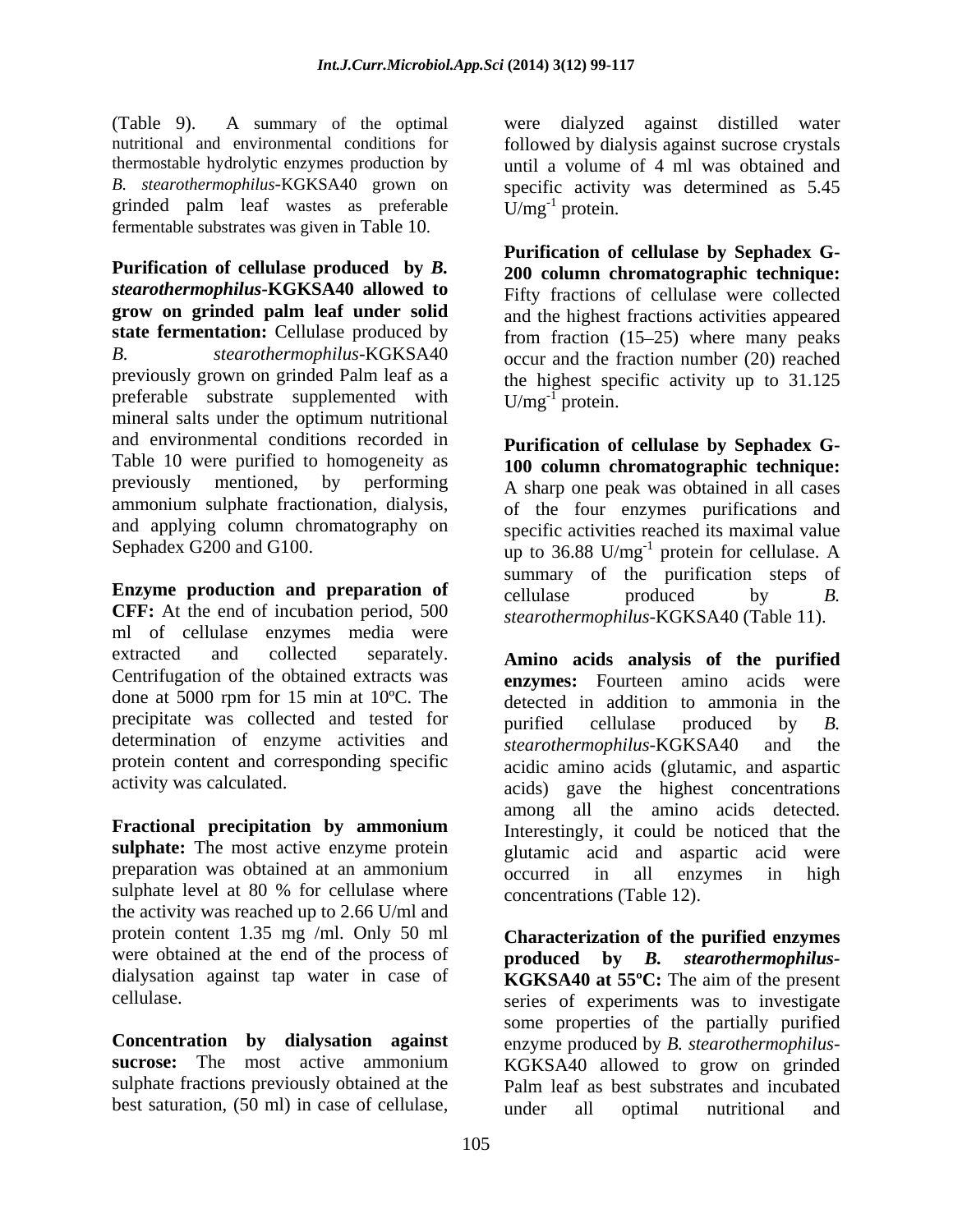*stearothermophilus-*KGKSA40 was at 50 55ºC, where it reached up to 0.77 U/ml

Table 13 shows different incubation Tween 20, Tween 80 and Triton X100 and

exhibited its maximum activity at  $50-55^{\circ}$ C, Tween 20 at  $3-4$  % v/v. On the other hand, 14). Tween 40 and sodium cholate exerted

**pH values:** Purified cellulase exhibited the

**pH stability:** The purified cellulase activity cellulase enzyme reached its maximum

catalytic action of the enzymes was increased by increasing time intervals applied in this study Table 17.

**Purified enzyme concentrations:** Results recorded that continuous increasing of enzyme activity due to the increase of enzyme concentration units, where it reached up to 1.51 units/ml for the purified cellulase as shown in Table 18.

cellulase activity was attained at 0.2% needed. Degradation of cellulosic materials<br>substrate (cellulose) concentration where it is a complex process and requires substrate (cellulose) concentration where it reached up to 0.75 U/ml, and the concentration from  $(0.5-2.5\%)$  exhibited an equal activities i.e., 0.61 U/ml (Table 19).

environmental solid state fermentation **Stability with chlorine (Na-hypochlorite):** conditions.. Chlorine concentration up to 7µl/ml of **Incubation temperature:** Maximum chlorine/ml of enzyme, and even increasing cellulase activity produced by *B.*  this concentration up to 15µl/ml the purified cellulase was stable up to 10µl remaining activity was 56–2 % (Table 20).

(Table 13). **Oxidizing agents and surfactants:** Purified temperatures in relation to the activity of exerted a high stability at all tested purified cellulase.  $\qquad \qquad \text{concentrations (i.e., up to 0.5 % w/v or v/v).}$ **Thermostability:** Purified cellulase presence of  $H_2O_2$  at  $1-2$ ,  $5-7.5\%$  v/v and where it reached up to 0.777 U/ml (Table  $\qquad$  higher concentrations (7.5–10 % v/v or w/v) cellulase was stable towards SDS,  $H_2O_2$ , Tween 20,Tween 80 and Triton X100 and However, maximum stimulation was in the Tween 20 at  $3-4$  % v/v. On the other hand, of Tween 40 and sodium cholate exerted decreasing activity.

maximum activity at pH 9 of Tris-HCl **Compatibility of the purified enzymes** buffer and gave 0.75 U/ml (Table 15). **with various commercial detergents:** Data reached its maximal value up to 0.775 U/ml activity in the presence of Ariel detergent at pH 10.5 (Table 16). where, the enzyme activity increased up to **Incubation periods:** Highest cellulase exhibited its minimum activity in the activity was obtained after 36h incubation presence of Persil and Lang, while, in time and reached up to 1.91 U/ml. The presence of the other applied detergents, recorded in Table 21 indicated that the cellulase enzyme reached its maximum 130 %. It was found that the enzyme there was an acceptable activity retained.

**Substrate** concentration: Maximum them more effective, so that less enzyme is One of the main goals of enzymes research is industrial applications. Nowadays, we are surrounded by enzymes as well as chemicals produced by enzymes in our daily life. The majority of the industrial enzymes are of microbial origin**.** The major goals for future cellulase research would be: (1) reduction in the cost of cellulase production and (2) improving the power of cellulase to make needed. Degradation of cellulosic materials is a complex process and requires participation of microbial cellulolytic enzymes. Habitats where these substrates are present are the best sources for isolation of cellulolytic microorganisms.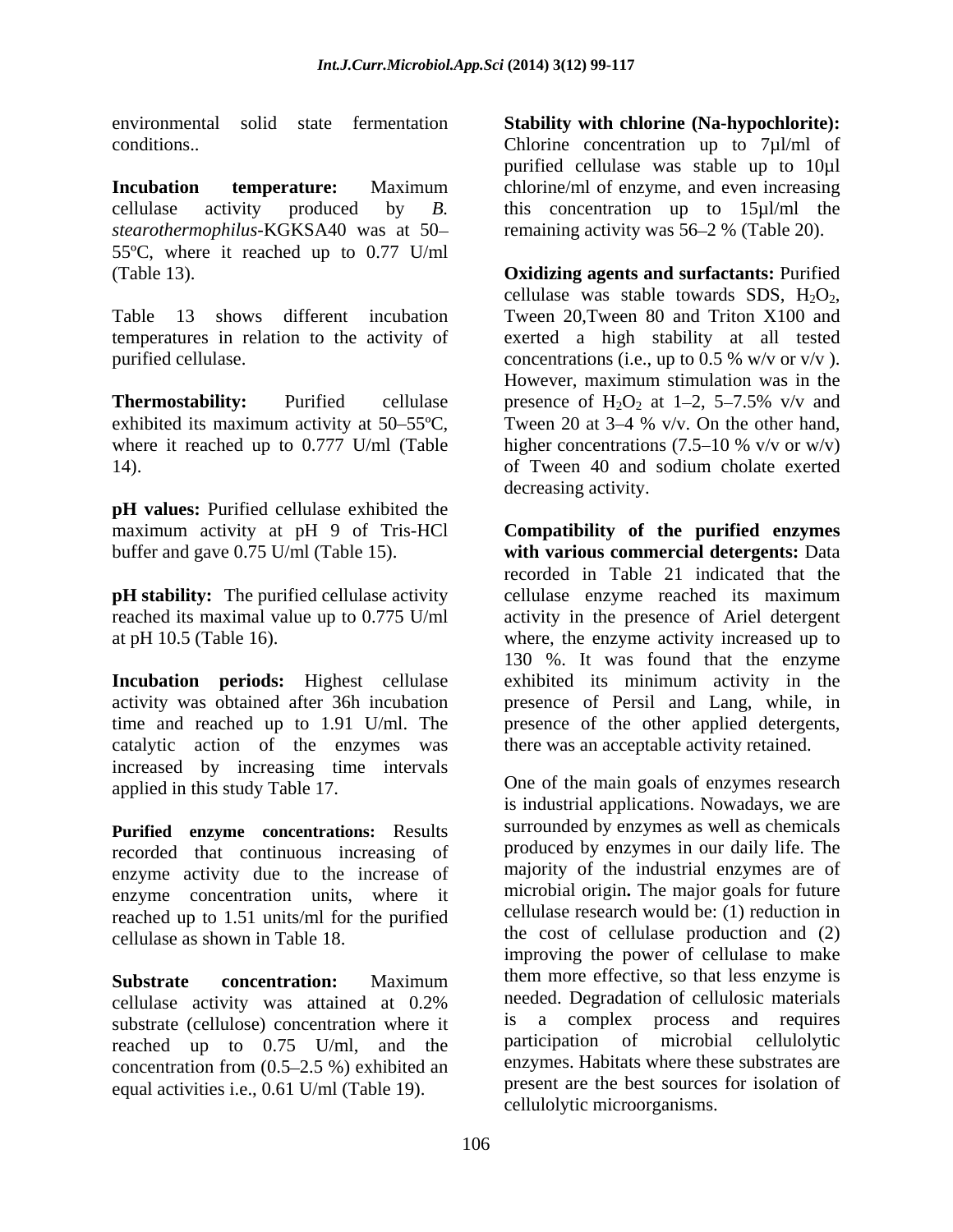One hundred fifty three bacterial isolates conditions and substrate types, since the were isolated from different soil and water relationship of these factors might affect the samples collected from different localities in production of the cellulase enzymes (Zhang Khormah governorate, Taif, KSA. These bacterial isolates were grown at 55°C and at pH 9.0 to be able to produce a thermostable 2014). Also, the optimization of the and alkalophilic cellulase which favorable to production of enzymes is important for be used as additive to bio-detergent increasing productivity and reducing costs formulations. A screening test of cellulytic productivities of all bacterial isolates isolates gave highest cellulase productivity.

From industrial point of view, in order to based on the following factors viz (i) they *et al.*, 2014). represent the most cheapest agro-industrial (ii) they are available at any time of the temperature and (iv) they resist any drastic effect due to advantages to the lignocelluloses

over the chemical processes (Saratale *et al.,* from microbial origin varied greatly, with long been known to be influence by different factors like the strain type, reaction

*et al.,* 2006; Ram *et al.,* 2014; Yassien *et al.,* 2014; Jabasingh *et al.,* 2014; Dabhi *et al.,* strategies.

resulted in the fact that, five bacterial Incubation temperature plays an important production of low cost of enzymes, this Temperature control is very important for bacterial isolate KGKSA40 under study fermentation processes, since growth and were allowed to grow on natural substances production of the microbial enzymes are such as grinded palm leaf under solid state usually sensitive to high temperature. It fermentation (SSF). However, the selection must be noted that, the optimum temperature of the previously mentioned substrate for for the production of an enzyme does not the process of enzymes biosynthesis was always concide with that for growth (Dabhi role in the metabolic activities of a microorganism. Even slight changes in temperature can affect enzymes production. *et al.,* 2014).

wastes in Khormah governorate, Taif, KSA; In the present study the optimum incubation year; (iii) Their storage represents no KGKSA40 was 55°C. The thermo stable problem in comparison with other substrates nature of cellulolytic enzymes added the exposure to other environmental bioconversion processes so that it remains conditions e.g. temperature, variation in the viable and active at higher temperature. At weather from season to season and or from higher operation temperature of stability of day to night. The enzymes significantly influence the The enzymatic hydrolysis of cellulosic compounds. Because of these enzymes can feedstock has several advantages, namely efficiently degrade of cellulosic biomass and mild experimental conditions, less energy increased flexibility with respect to process consumption and avoidance of pollution configuration, and overall improves the 2008, 2010). Optimal parameters of the 2007). The thermo stability of this enzyme alkaline-thermostable enzymes biosynthesis indicates industrial applicability in the food, the variation of the producing strain, industries where process operation applied environmental, and nutritional conditions**.** with higher temperature (Jang and Chen, The production of microbial cellulase has 2003; Ram *et al.,* 2014; Yassien *et al.,* 2014; by *B. stearothermophilus*advantages to the lignocelluloses bioavailability and solubility of organic economy of the process (Viikari *et al.,* sugar, fuel ethanol and agricultural Jabasingh *et al.,*2014; Dabhi *et al.,* 2014).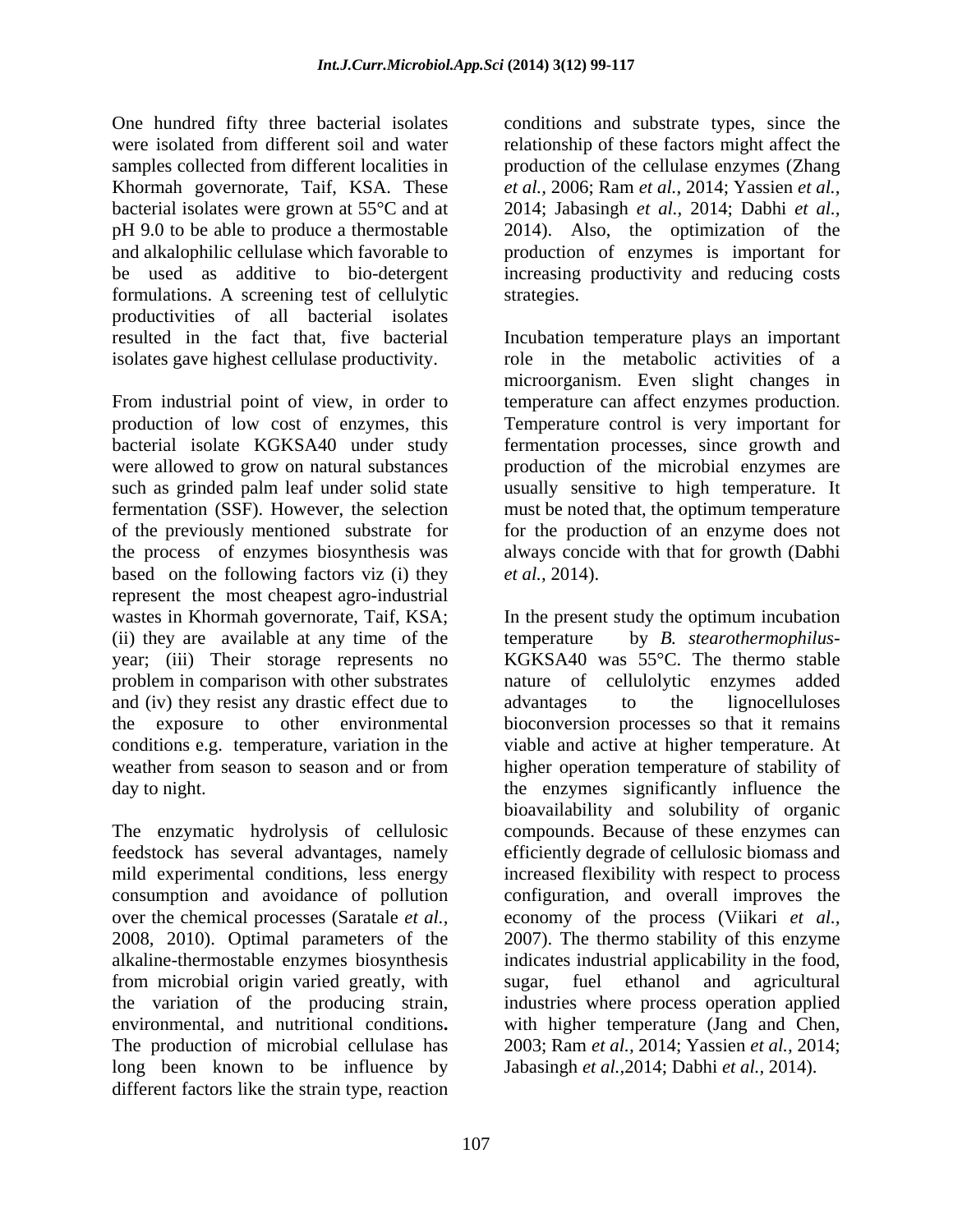Among physical parameters, pH of the  $O_2$  leading to limitation of dissolving growth medium plays an important role by inducing morphological changes in microbes and in enzyme secretion. The pH change medium modulates microbial growth and enzyme production (Odeniyi *et al.,* 2009). The cellulase activity was affected by the

One of the most fascinating data, the superiority over inorganic nitrogen sources optimum pH value for the growth of thermoalkalophilic bacterial strain viz. *B*. 2011). In a trial to study the effect of *stearothermophilus-*KGKSA40 was at pH 9 introducing some carbon sources on the for all the produced thermostable cellulase. alkaline thermostable enzyme(s) production, Interestingly, the maximum cellulase it was found that, all the tested carbon production was attained at pH 9 for both thermoalkalophilic bacterial strains viz. *B. stearothermophilus-*KGKSA40 with grinded growing *B. stearothermophilus-*KGKSA40 Palm leaf by using HCl and NaOH in the production media.<br>Alkaline-thermostable

The optimum substrate concentration was 2 g/baxter bottle (7.5%) from cheapest natural solid substrate grinded Palm leaf stimulated source for *B. stearothermophilus*-KGKSA40<br>the highest vield of thermoalkalophilic allowed to grow on grinded Palm leaf. the highest yield of thermoalkalophilic allowed to grow on grinded Palm leaf.<br>
cellulase production. This means simply Ammonium sulphate induces the alkalinecellulase production. This means simply that, this solid natural substrate fulfilled both the energy and nutritional requirements for *B. stearothermophilus-*KGKSA40 to be able to biosynthesize the highest yield of The best incubation per<br>thermoalkalophilic cellulase under solid thermostable cellulase thermoalkalophilic cellulase under solid state fermentation conditions. The highest enzymes productivity was followed by a decline at higher concentrations. It may be due to the substrate thickening of the in bad mixing of air which is essential for the growth of organism, and subsequently the production of enzyme and interfere with

oxygen for the growth of bacteria.

observed during the growth of microbes also concentration that fulfilled the highest yield affects product stability in the medium of cellulase it was found that, 2 g/baxter (Gupta *et al.,* 2003). The optimal pH varies bottle (7.5%) of *B. stearothermophilus* with different microorganisms and enzymes. KGKSA40. Zhang *et al.* (2006) showed a The initial pH of fermentation medium has a positive correlation between the production significant effect on bacterial growth and of cellulase enzyme from cellulolytic enzyme production. The pH of fermentation microorganisms and different composition The best substrate (Grinded Palm leaf) of cellulose, hemicelluloses and lignin in different cellulosic materials.

pH and temperature of the reaction mixture Different organic and inorganic nitrogen (Yin *et al.*, 2010). Sources were tried to improve cellulase production. Organic nitrogen showed for the production of enzymes (Fawzi *et al.,* it was found that, all the tested carbon sources failed to induce alkalinethermostable amylase production by on grinded Palm leaf under SSF conditions.

Alkaline-thermostable cellulase productivity, it was found that, cellulose and starch and cellulose was the best carbon source for *B. stearothermophilus-*KGKSA40 allowed to grow on grinded Palm leaf. Ammonium sulphate induces the alkalinethermostable cellulase production by *B. stearothermophilus-*KGKSA40.

production fermentation medium that result increases enzymes industrial applications. It The best incubation period for alkalinethermostable cellulase production on grinded palm leaf by *B. stearothermophilus-* KGKSA40 was found to be 48 and 72h respectively. Influential studies of metal ions on enzyme are very important because it increases enzymes industrial applications. It has been previously reported that some metals acts as a cofactor of cellulase, inducing or inhibiting the amino acids of the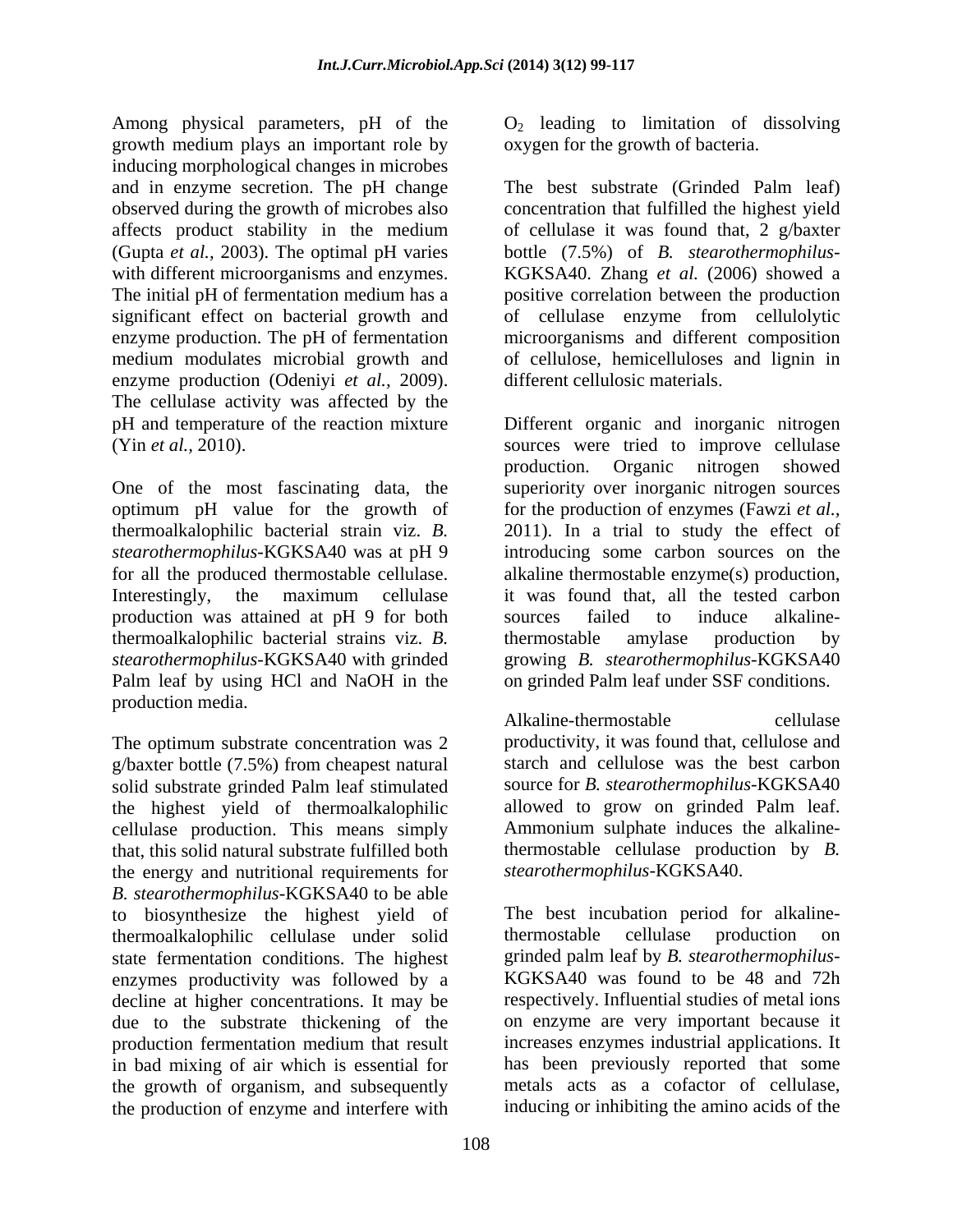Yassien *et al.,* 2014; Jabasingh *et al.,* 2014; exerted inhibitory effect on cellulase for cellulase. production by *B. stearothermophilus-*

does not require high-purity for enzymes and affecting desertion from the surface. with higher specific activity for their kinetic amylase was stable up to  $7 \mu$ l/ml for 60 min. characterization. Since *B*. Cellulase retaining 100% of its activity up to selected as a first step of purification program. applied commercial detergents (Sayed,

In a trial to precipitate enzymes by sulphate resulted in an increase in specific elluase maintained 87 and 54 % of its

column chromatography technique. The 200 and the adjacent fractions were mixed together, redialysed against sucrose and combination with or without detergent.allowed to pass through the second column

active site of the enzymes (Ram *et al.,* 2014; of purification on Sephadex G-100. The Dabhi *et al.,* 2014). All tested metal ions raising the purification fold to 20.48 times overall purification steps protocol resulted in for cellulase.

KGKSA40. Detergent may contain chlorine, which<br>degrades proteins into smaller peptide<br>The application in the detergent industry chains, thereby lowering binding energies and generally require use of the crude or Hence enzymes used as cleaning agents partially purified enzyme preparation. should be stable in the presence of chlorine. However, it is significant to obtain enzymes In the present study, data showed that, *stearothermophilus-*KGKSA40 proved to be 7 µl /ml for 45 min. The activity was the potent cellulytic enzyme producers, they enhanced by SDS,  $H_2O_2$ , Tween 20, Tween were selected for the purpose of production, 80 and Triton X100 (up to 10%). Also the purification and investigating properties of enzyme was stable to sodium cholate and cellulase, biosynthesized by these particular Tween 40 (up to 5%). A decreased activity strains. Fractional precipitation of enzymes was observed by sodium preborate at all was carried out firstly by ammonium applied concentrations. The study of sulphate since it is highly soluble in water, commercial detergents on the cellulolytic cheap and has no deleterious effect on enzyme stability increases its applicability in structure of protein, so for all these reasons, industry. Cellulase was found to be stable in precipitation by ammonium sulphate was the presence of Ariel and Omo, and Detergent may contain chlorine, which degrades proteins into smaller peptide chains, thereby lowering binding energies and affecting desertion from the surface. amylase was stable up to 7  $\mu$ l/ml for 60 min.<br>Cellulase retaining 100% of its activity up to exhibited a decreased activity with other applied commercial detergents (Sayed,<br>2006).

ammonium sulphate, results revealed that, In accordance to the present results, increasing the concentration of ammonium Grgoravski de lima *et al.* (2005) found that, activity of amylase up to 80% saturation initial activity upon incubation in the with ammonium sulphate was proved to be presence of commercial detergents as the best concentration for maximal specific  $\dot{M}$  Minerva<sup>®</sup> and Ariel<sup>®</sup> respectively. While the activity for cellulase.  $\sim$  formulations presented by  $\rm Omo^{\circledast}$  was not Concerning other three alkaline-performing analysis of the present enzymes thermostable enzymes, the purification fold revealed that, it could effectively remove a increased by 17.291 times for cellulase variety of stains such as blood, apple, respectively after applying Sephadex G-200 chocolate, mango, strawberry, salad, and main fraction of each peak after sephdex G- for 15 minutes by adding thermostable celluase maintained 87 and 54 % of its and Ariel<sup>®</sup> respectively. While the was not beneficial for the enzyme. The wash pomegranate while treated at 30 and 55ºC crude/purified enzymes separately or in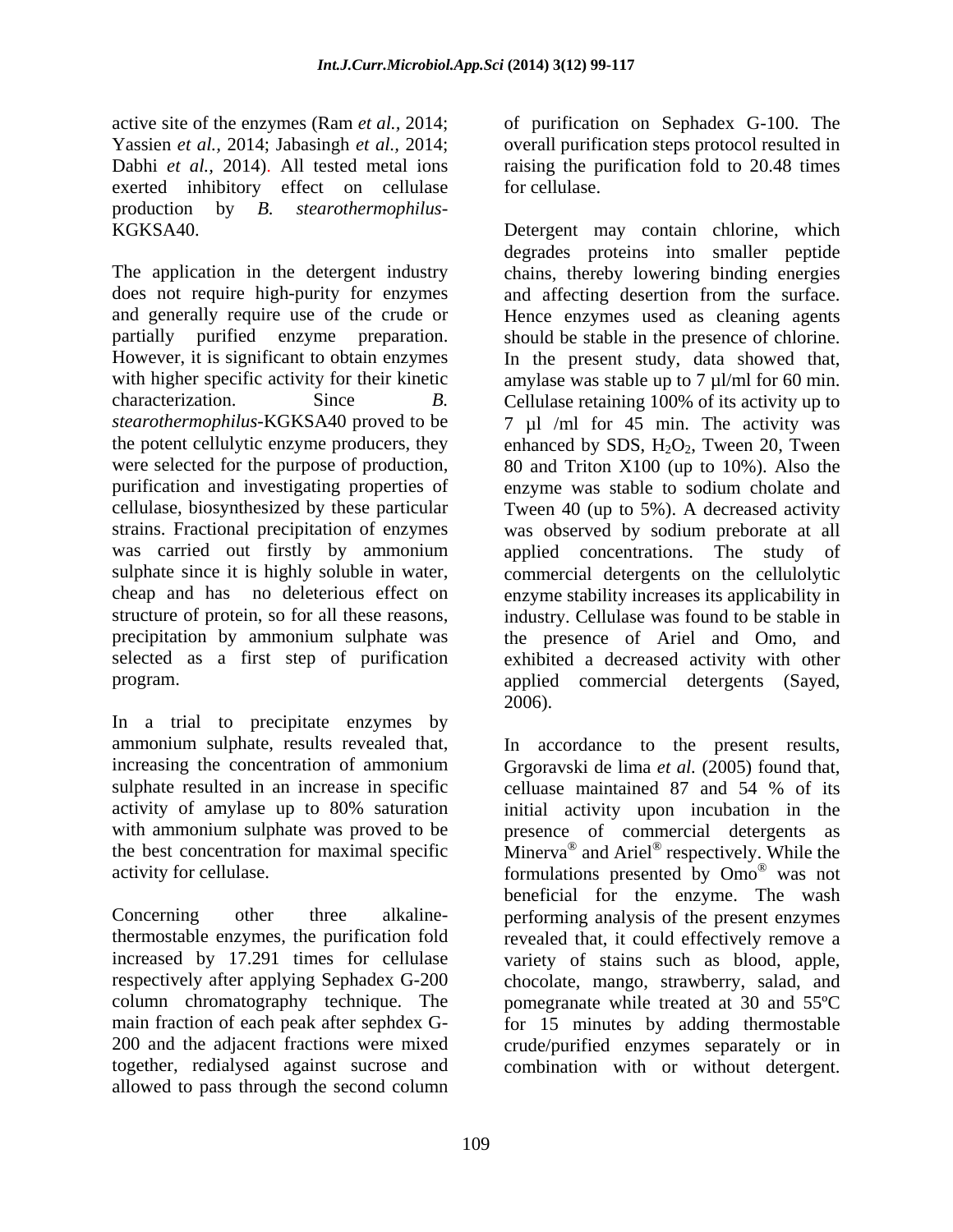| <b>Incubation</b>    | <b>Cellulase</b>    | <b>Initial</b> | <b>Cellulase</b>   |
|----------------------|---------------------|----------------|--------------------|
| temperature          | production          | pH value       | production         |
| $(^\circ\mathbf{C})$ | $\bar{m}$ (unit/ml) |                | ${\rm (unit/ml)}$  |
| 10                   | $0.0\,$             |                |                    |
| $20\,$               | $0.026 \pm 0.0$     |                | $0.008 \pm 0.1$    |
| 25                   | $0.027{\pm}0.0$     |                | $0.016 \pm 0.0$    |
| 30                   | $0.028 \pm 0.1$     | 6.5            | $0.020 {\pm} 0.01$ |
| 35                   | $0.030 \pm 0.5$     |                | $0.038 \pm 0.52$   |
| 40                   | $0.029 \pm 0.22$    | 7.5            | $0.086\pm0.0$      |
| 45                   | $0.028 \pm 0.2$     |                | $0.1276 \pm 0.0$   |
| 50                   | $0.039 \pm 0.0$     | 8.5            | $0.1178 \pm 0.2$   |
| 55                   | $0.18 \pm 0.7$      | $\Omega$       | $0.21 \pm 0.1$     |
| 60                   | $0.04 \pm 0.2$      | 9.5            | $0.1171 \pm 0.0$   |
| 65                   | $0.046 \pm 0.1$     | 10             | $0.0861 \pm 1.04$  |
|                      | $0.030 \pm 0.132$   |                |                    |

**Table.1** Relation of different incubation temperatures and pH to cellulase productivities

**Table.2** Relation of different grinded palm leaf concentrations to cellulase productivity

| <b>Substrate</b> | <b>Cellulase</b>  | <b>Substrate</b>                     | <b>Cellulase</b>                    |
|------------------|-------------------|--------------------------------------|-------------------------------------|
| concentration    | production        | <b>Concentration</b>                 | production                          |
| (g/flask)        | (U/ml)            | $(g/\textbf{flask})$                 | $\tilde{U}$ (U/ml)                  |
| 0.1              | $0.008 \pm 1.04$  | 1.J                                  | $0.0850 \pm 1.5$                    |
| 0.2              | $0.0085 \pm 1.15$ | 20<br>$\mathcal{L} \cdot \mathbf{U}$ |                                     |
| 0.5              | $0.016 \pm 0.7$   | ں ، ب                                | $0.185 \pm 0.0$<br>$0.030 \pm 0.52$ |
| 1.0              | $0.068 \pm 2.2$   | $\sim \cdot$                         | $0.029 \pm 1.4$                     |

**Table.3** Relation of application of different carbon and nitrogen sources

|                      | Cellulase (s)     |                         | Cellulase (s)    |
|----------------------|-------------------|-------------------------|------------------|
| <b>Carbon source</b> | production        | Nitrogen source         | production       |
|                      | (U/ml)            |                         | (U/ml)           |
| <b>Control</b>       | $0.1860 \pm 0.52$ | <b>Control</b>          | $0.296 \pm 0.0$  |
| Ribose               | $0.007\pm0.0$     | Amm. acetate            | $0.046 \pm 1.04$ |
| $D(+)$ Xylose        | $0.008 \pm 0.1$   | Amm. molybdate          | $0.022 \pm 0.1$  |
| D(-) Arabinose       | $0.1169 \pm 0.0$  | Amm. nitrate            | $0.04 \pm 0.0$   |
| $D(-)$ Glucose       | $0.156 \pm 0.2$   | Amm dihyd.phosphate     | $0.12 \pm 0.52$  |
| $D(+)$ Galactose     | $0.2220 \pm 0.0$  | Amm. monohyd. phosphate | $0.088 \pm 0.0$  |
| $D(+)$ Mannose       | $0.1168 \pm 0.0$  | Amm. chloride           | $0.070 \pm 0.2$  |
| $D(-)$ Fructose      | $0.1866 \pm 0.0$  | Amm. sulphate           | $0.321 \pm 0.0$  |
| Rhamnose             | $0.007 \pm 0.1$   | Sod. nitrate            | $0.065 \pm 0.2$  |
| Trehalose            | $0.029 \pm 0.0$   | Pot. nitrate            | $0.055 \pm 1.5$  |
| Lactose              | $0.1168 \pm 0.2$  | Mag. nitrate            | $0.035 \pm 0.0$  |
| Maltose              | $0.0860 \pm 0.0$  | Urea                    | $0.070 \pm 0.52$ |
| Sucrose              | $0.030 \pm 0.0$   | Peptone                 | $0.055 \pm 0.52$ |
| Cellobiose           | $0.029 \pm 0.0$   |                         |                  |
| Raffinose            | $0.029 \pm 0.0$   |                         |                  |
| Starch               | $0.296 \pm 0.2$   |                         |                  |
| Cellulose            | $0.281 \pm 0.52$  |                         |                  |
| Dextrin              | $0.2200 \pm 0.0$  |                         |                  |
| Inuline              | $0.158 \pm 0.2$   |                         |                  |
| Mannitol             | $0.046 \pm 0.0$   |                         |                  |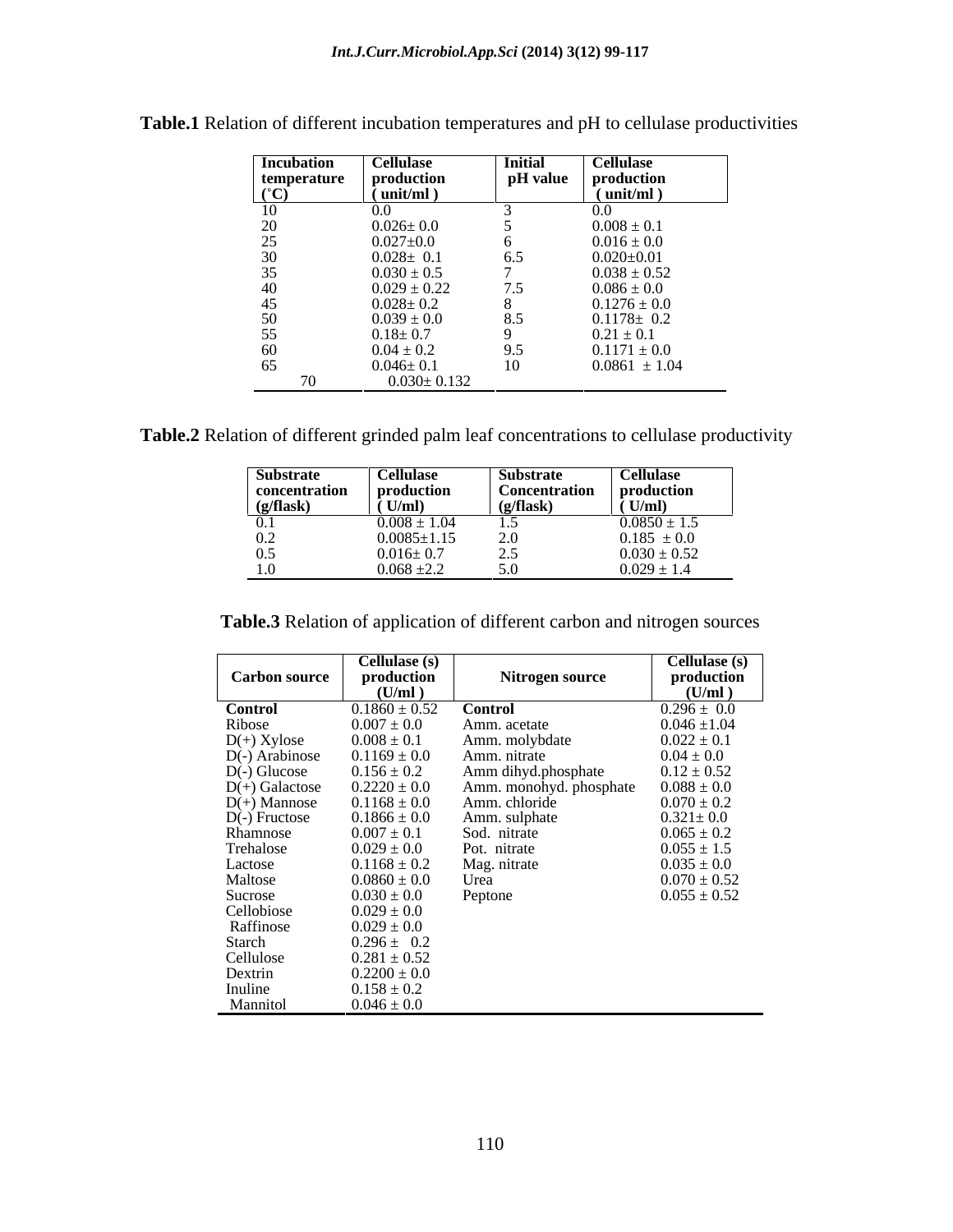| Inocula   | Cellulase        | Incubation     | Cellulase                   |
|-----------|------------------|----------------|-----------------------------|
| size      | production       |                | period production           |
| (ml)<br>∸ | (U/ml)           | (hours)        | $\frac{1}{\sqrt{2}}$ (U/ml) |
| 0.1       | $0.201 \pm 1.5$  |                | 0.0                         |
| 0.2       | $0.643 \pm 0.2$  |                | $0.00396 \pm 0.0$           |
| 0.4       | $0.625 \pm 0.52$ | 24<br>∠⊣       | $0.0157 \pm 0.52$           |
| 0.5       | $0.140 \pm 1.04$ | -48            | $1.45 \pm 1.04$             |
|           | $0.991 \pm 0.85$ | $\overline{a}$ | $0.3 \pm 0.0$               |
| 1.5       | $2.175 \pm 0.0$  | 96             | $0.15 \pm 0.0$              |
|           | $0.960 \pm 1.04$ | 120            | $0.052 \pm 0.52$            |
| 2.5       | $0.743 \pm 1.04$ |                |                             |
|           | $1.160 \pm 0.52$ | 144            | UD                          |
| 10        | $0.500 \pm 0.0$  |                |                             |

**Table.4** Relation of different inocula sizes to cellulase productivity

**Table.5** Relation of different metallic ions concentrations to cellulase productivity

| <b>Metallic</b>   | Concentration   | <b>Cellulase</b><br>production $(U/ml)$ ions | <b>Metallic</b>   | Concentration   Cellulase | production (U/ml) |
|-------------------|-----------------|----------------------------------------------|-------------------|---------------------------|-------------------|
| ions              | (ppm)           |                                              |                   | (ppm)                     |                   |
| Control           | $0.0\,$         | $1.45 \pm 0.0$                               |                   | 1000                      | $0.0 \pm 0.0$     |
|                   | 1000            | $0.04 \pm 0.0$                               |                   | 500                       | $0.0 \pm 0.0$     |
|                   | 500             | $0.045 \pm 0.52$<br>$0.035 \pm 0.52$         | ZnCl <sub>2</sub> | 250                       | $0.0 \pm 0.0$     |
| <b>EDTA</b>       | 250             |                                              |                   | 125                       | $0.0\ \pm0.0$     |
|                   | 125             | $0.034 \pm 0.0$                              |                   | 50                        | $0.0 \pm 0.0$     |
|                   | 50              |                                              |                   | 25                        | $0.723 \pm 0.0$   |
|                   | 25              | $0.024 \pm 0.0$<br>$0.006 \pm 0.0$           |                   | 1000                      | $0.0 \pm 0.0$     |
|                   | 1000            | $0.0 \pm 0.0$                                |                   | 1000                      | $0.0 \pm 0.0$     |
|                   | 500             | $0.0\pm\ 0.0$                                |                   | 500                       | $0.0 \pm 0.0$     |
|                   | 250             | $0.0 \pm 0.0$                                |                   | $250\,$                   | $0.045 \pm 1.04$  |
| CdCl <sub>2</sub> | 125             | $0.010 \pm 0.52$                             | CoCl <sub>2</sub> | 125                       | $0.052 \pm 1.8$   |
|                   |                 | $0.045 \pm 0.0$                              |                   |                           |                   |
|                   | 50              |                                              |                   | 50                        | $1.42 \pm 1.04$   |
|                   | 25              | $1.42 \pm 0.6$                               |                   | 25                        | $1.16 \pm 1.5$    |
|                   | 1000            | $0.85 \pm 0.7$                               |                   | 1000                      | $0.0 \pm 0.0$     |
|                   | 500             | $0.59 \pm 0.49$                              |                   | 500                       | $0.007 \pm 0.0$   |
| FeCl <sub>3</sub> | 250             | $0.55 \pm 0.0$                               | Sodium            | 250                       | $0.0225 \pm 0.0$  |
|                   | 125             | $0.56 \pm 1.2$                               | selenite          | 125                       | $0.046 \pm 0.0$   |
|                   | 50              | $0.71 \pm 1.1$                               |                   | 50                        | $0.733 \pm 0.0$   |
|                   | $\Delta$ $\tau$ | $1.30 \pm 1.9$                               |                   |                           | $0.456 \pm 0.0$   |

**Table.6** Relation of different vitamin requirements application to cellulase productivity

|                  | <b>Cellulase</b>            |                  | Cellulase       |
|------------------|-----------------------------|------------------|-----------------|
| Vitamin          | production                  | <b>Vitamin</b>   | production      |
|                  | (U/m)                       |                  | (U/ml)          |
| Control          | $1.91 \pm 0.0$              | <b>Pyridoxin</b> | $0.99 \pm 0.1$  |
| Ascorbic acid    | $0.520 \pm 0.1$             | Riboflavin       | $0.75 \pm 0.0$  |
| Nicotinic acid   | $0.525 \pm 1.02$ Folic acid |                  | $0.60 \pm 0.52$ |
| Thiamine $(B_1)$ | $1.178 \pm 0.5$             |                  |                 |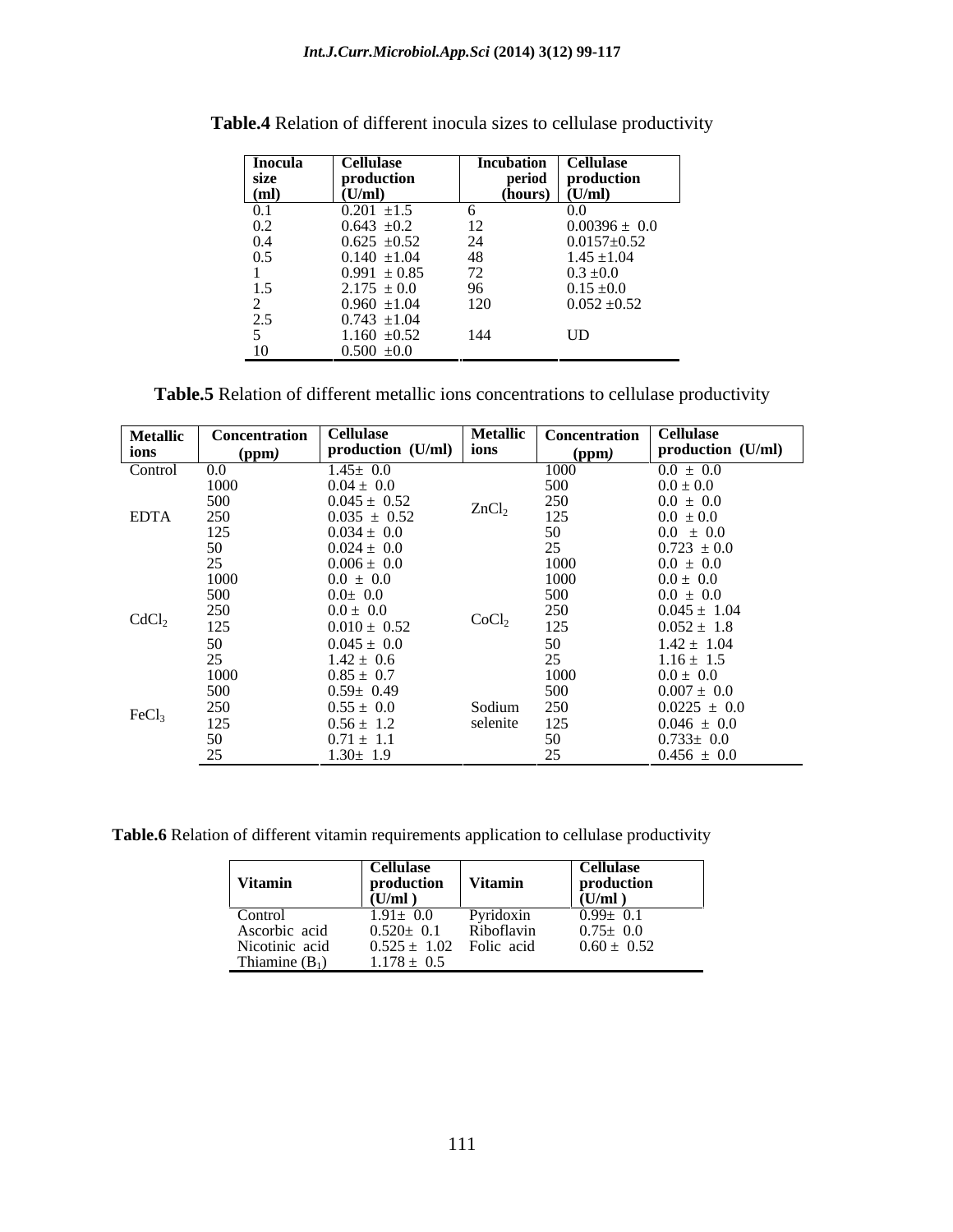|                                              | <b>Cellulase</b>                 |                  | <b>Cellulase</b> |
|----------------------------------------------|----------------------------------|------------------|------------------|
| Amino acid                                   | production                       | Amino acid       | production       |
|                                              | (U/ml)                           |                  | (U/ml)           |
| Control<br>Glycine<br>DL–Alanine             | $1.55 \pm 0.0$                   | L-Cysteine       | $0.398 \pm 0.0$  |
|                                              | $1.86 \pm 1.00$                  |                  |                  |
|                                              | $0.75 \pm 0.0$                   | -Methionine      | $0.88{\pm}0.0$   |
|                                              | $0.5 \pm 0.52$                   |                  |                  |
| DL-Valine<br>L-Leucine<br>Dl-Isoleucine      | $0.77 \pm 0.0$                   | DL-Aspartic acid | $3.565 \pm 0.0$  |
|                                              | $1.5 \pm 0.28$                   | Glutamine        | $0.399 \pm 0.0$  |
| DL-Serine                                    | $0.28 \pm 1.5$                   | L-Arginine       | $0.74{\pm}0.0$   |
| DL-Threonine                                 | $0.99 \pm 0.2$                   | $L$ -Lysine      | $1.42 \pm 0.0$   |
|                                              | $1.89 \pm 1.04$                  | L-Histidine      | $0.745{\pm}0.0$  |
| DL-Tyrosine<br>L-Phenylalanine<br>Tryptophan | $1.5 \pm 0.1$<br>$0.97 \pm 0.28$ | L-Proline        | $2.888 \pm 1.5$  |

**Table.7** Relation of different amino acids application to cellulase productivity

**Table.8** Relation of shaking and static conditions to cellulase productivity

| (Shaking / Static) | <b>Jellulase</b>  |
|--------------------|-------------------|
| condition          | production (U/ml) |
| Static             | $2.22 \pm 0.0$    |
| Shaking            | $0.577 \pm 1.$    |

**Table.9** Relation of different bottle capacities to cellulose

**Table.10** A summary of the optimal nutritional and environmental parameters controlling cellulase productivity by *B. stearothermophilus-*KGKSA40 under solid state fermentation conditions **conditions** 

| No. Parameters             | Results         | No.                           | <b>Parameters</b>                  | <b>Results</b>   |
|----------------------------|-----------------|-------------------------------|------------------------------------|------------------|
| Temperature $(^{\circ}C)$  |                 |                               | Incubation period(hours)           |                  |
| pH value                   |                 |                               | Metallic ions(ppm)                 | Control          |
| Substrata<br>concentration |                 |                               | Vitamins (100 ppm)                 | Control          |
|                            |                 |                               |                                    |                  |
| Carbon source              | Starch&         | 10                            | Amino acids                        | DL-Aspartic acid |
|                            | cellulose       |                               |                                    |                  |
| Nitrogen source            | Amm.sulphate 11 |                               | Shaking / static conditions Static |                  |
| Inoculum size (ml)         |                 | $1^{\wedge}$<br>$\frac{1}{2}$ | Bottle capacity (ml)               | 500              |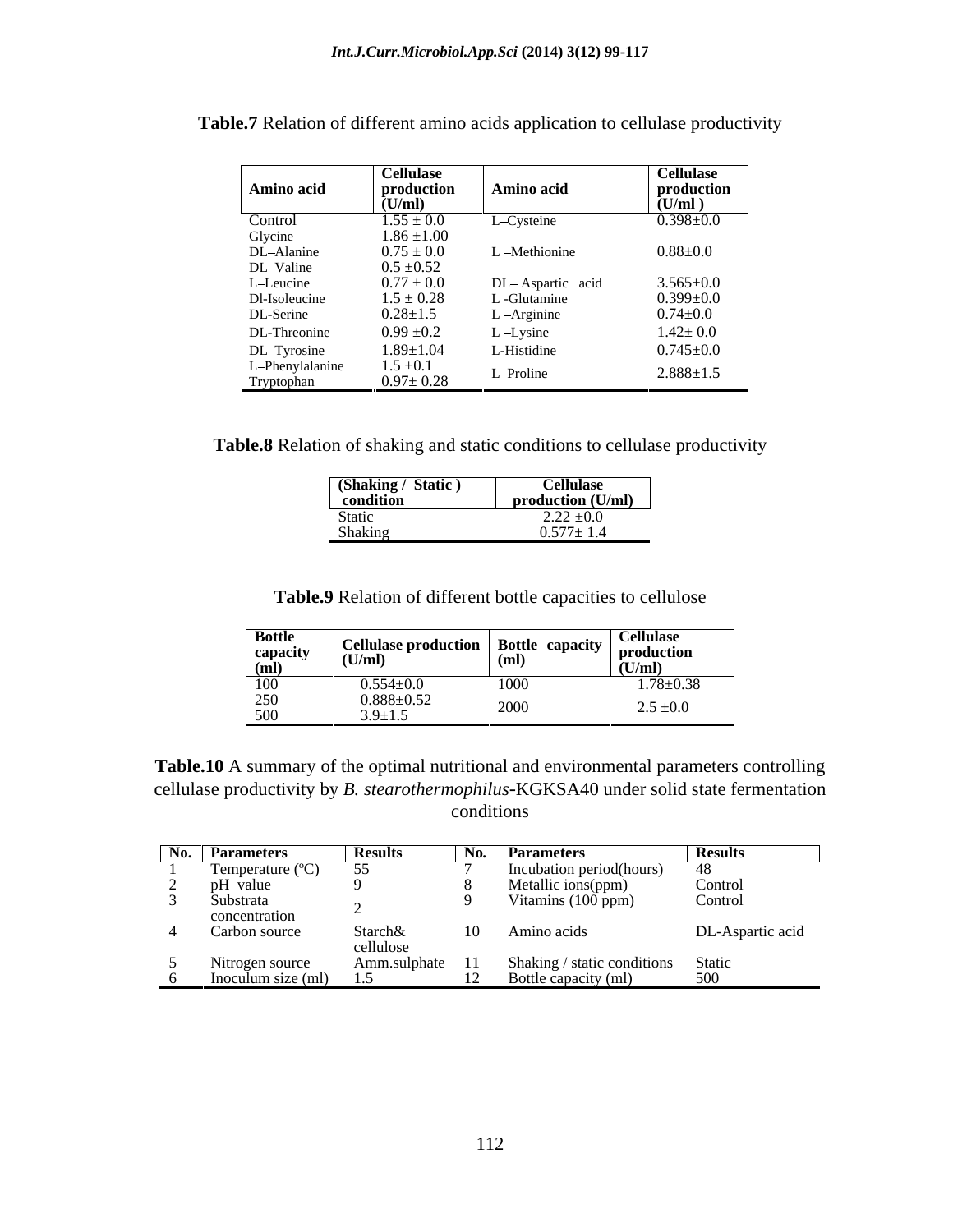| Purification<br>step                                                                                                                                      | Volume<br>(ml) | Protein<br>content<br>(mg/ml) | Total<br>protein<br>(mq) | <b>Cellulase</b><br>$\begin{array}{c} \text{activity} \\ \text{(U/ml)} \end{array}$ | <b>Total</b><br>activity | Specific<br>activity<br>(U/mg <sup>-1</sup><br>protein, | <b>Purific-</b><br>ation<br>fold | Yield<br>(%) |
|-----------------------------------------------------------------------------------------------------------------------------------------------------------|----------------|-------------------------------|--------------------------|-------------------------------------------------------------------------------------|--------------------------|---------------------------------------------------------|----------------------------------|--------------|
| free                                                                                                                                                      | 500            | 0.50                          | 250                      | 0.99                                                                                | 450                      |                                                         |                                  | 100          |
| Cell fre<br>filtrate<br>(NH4) <sub>2</sub> SO <sub>4</sub><br>precipitation<br>Dialysis<br>against<br>sucrose<br>Sephadex<br>G -200<br>Sephadex<br>G -100 | 100            | 1.53                          | 153                      | 3.350                                                                               | 335                      | 2.18                                                    | 2.725 74.44                      |              |
|                                                                                                                                                           | 4.0            | 1.87                          | 7.48                     | 10                                                                                  |                          | 5.347                                                   | 2.970 8.88                       |              |
|                                                                                                                                                           | 5.0            | 0.024                         | 0.12                     | 0.75                                                                                | 3.75                     | 31.125                                                  | 17.291 0.83                      |              |
|                                                                                                                                                           | 5.0            | 0.026                         | 0.13                     | 0.159                                                                               | 4.795                    | 36.88                                                   | 20.48                            | 1.06         |

**Table.11** A summary of the purification steps of cellulase produced by *B. stearothermophilus-*KGKSA40 allowed to grow on grinded Palm leaf substrate at 55 ºC under solid state fermentation conditions

**Table.12** A summary of amino acids analytical data of purified cellulose

| N <sub>0</sub> | <b>R.T.</b> | Amino acid | $(\mu g/ml)$     |          | $\log R$ R.T. | Amino acid    | $(\mu g/ml)$ |
|----------------|-------------|------------|------------------|----------|---------------|---------------|--------------|
|                | 11.45       | Aspartic   | 400.741          |          | 32.21         | Methionine    | 33.875       |
|                | 14.73       | Threionine | 198.709          | $\alpha$ | 33.85         | Isoleucine    | 150.530      |
|                | 16.16       | Serine     | 225.677          |          | 10 35.09      | Leucine       | 225.660      |
|                | 18.39       | Glutamic   | 515.944          |          | 11 41.98      | Phenylalanine | 166.155      |
|                | 5 25.08     | Glycine    | 233.353 12 49.67 |          |               | Histidine     | 310.390      |
|                | 6 26.36     | Alanine    | 265.506 13 52.60 |          |               | Lysine        | 144.020      |
|                | 29.90       | Valine     | 169.902          |          | 14 58.79      | Arginine      | 210.998      |

R.T.: Retention time

**Table.13** Different Incubation temperature for maximum cellulase activity produced by *B. stearothermophilus*

| <b>Incubation</b>         | <b>Cellulase</b>  | activity   Incubation            | <b>Cellulase activity</b>                             |
|---------------------------|-------------------|----------------------------------|-------------------------------------------------------|
| temperature $(^{\circ}C)$ | (U/ml)            | temperature $(^{\circ}C)$ (U/ml) |                                                       |
|                           | $0.025 \pm 0.0$   | 60                               | $0.530 \pm 0.11$                                      |
| $\Omega$                  | $0.135 \pm 0.0$   |                                  |                                                       |
|                           | $0.1560 \pm 0.52$ |                                  |                                                       |
|                           | $0.1560 \pm 0.22$ | $ -$                             | $0.529 \pm 0.0$<br>0.222 $\pm 0.0$<br>0.155 $\pm 0.0$ |
|                           | $0.297 \pm 0.52$  | 80                               | $0.083 \pm 0.52$                                      |
| 50                        | $0.77 \pm 0.22$   | 85                               | $0.083 \pm 0.52$                                      |
| 55                        | $0.77 \pm 0.52$   | 90-100                           |                                                       |

**Table.14** Thermal stability of the purified amylase

| Temperature              | <b><i><u>Cellulase</u></i></b> | <i>Temperature</i> | Cellulase activity |
|--------------------------|--------------------------------|--------------------|--------------------|
|                          | activity $(U/ml)$              | ر 0س<br>л.         | (U/ml)             |
| IJΨ                      | ---<br>$0.777 \pm 0.0$         |                    | $0.0115 \pm 0.52$  |
| $- -$<br>- 33            | $0.777 \pm 0.52$               |                    | $0.0067 \pm 0.11$  |
| $\sim$ $\sim$<br>OU.     | $0.530 \pm 0.0$                | $\sim$ $\sim$      | $0.0067 \pm 1.04$  |
| $-$<br>65                | $0.520 \pm 0.0$                |                    | $0.0026 \pm 0.52$  |
| $\overline{\phantom{a}}$ | $0.0333 \pm 0.2$               |                    |                    |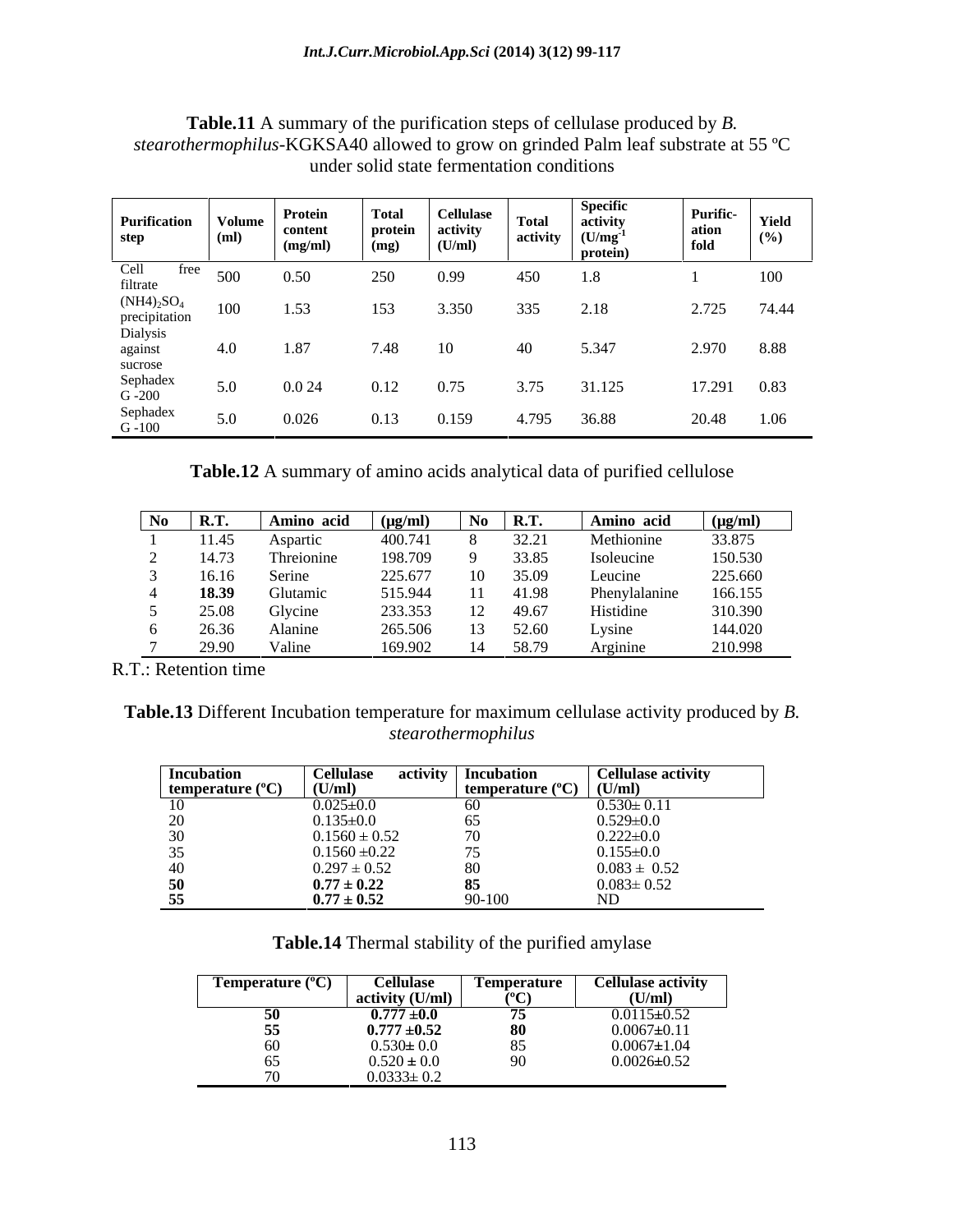| pH value | Cellulase activity (U/ml)                                        | pH value      | Cellulase activity (U/ml) |
|----------|------------------------------------------------------------------|---------------|---------------------------|
|          | $0.3955 \pm 0.0$                                                 | $\sim$ $\sim$ | $0.530 \pm 0.52$          |
|          | $0.530 \pm 0.0$                                                  |               | $0.521 \pm 0.52$          |
|          | $\begin{array}{c} 0.527{\pm}~0.0 \\ 0.755{\pm}~0.22 \end{array}$ |               | $0.454 \pm 0.0$           |
|          |                                                                  |               |                           |

**Table.15** Different pH values in relation to the activity of the purified cellulase

**Table.16** pH stability of the purified amylase and cellulose

| pH value | Cellulase activity (U/ml) | pH value | <b>Cellulase activity (U/ml)</b> |
|----------|---------------------------|----------|----------------------------------|
|          | $0.2922 \pm 0.0$          | ,        | $0.456 \pm 0.01$                 |
|          | $0.160 \pm 0.0$           |          | $0.612 \pm 0.0$                  |
|          | $0.160 \pm 0.52$          | ⊥ ∪ ∙~   | $0.775 \pm 0.0$                  |
|          | $0.399 \pm 0.22$          |          |                                  |

**Table.17** Different incubation periods in relation to the activity of the purified cellulase

| Incubation period   C | Cellulase         | activity       | Incubation | period   Cellulase            | activity |
|-----------------------|-------------------|----------------|------------|-------------------------------|----------|
| (hours)               | (U/ml)            | (hours)        |            | (U/ml)                        |          |
|                       | $0.0089 \pm 0.22$ | $\overline{ }$ |            | $\frac{0.223 \pm 0.52}{0.52}$ |          |
|                       | $0.0460 \pm 0.0$  |                |            | $.528 \pm 0.0$                |          |
|                       | $0.0630 \pm 0.0$  |                |            | $0.527 \pm 0.0$               |          |
|                       | $0.088 \pm 0.52$  |                |            | $0.755 \pm 0.52$              |          |
|                       | $0.1188 \pm 0.0$  |                |            | $1.91 \pm 0.0$                |          |

**Table.18** Different concentrations of the purified cellulase.

| Enzyme                 | <b>Cellulase</b>                    | activity | <b>Enzyme</b>        | <b>Cellulase</b> | activity |
|------------------------|-------------------------------------|----------|----------------------|------------------|----------|
| $concentration(\mu l)$ | (U/ml)                              |          | concentration(µI)    | (U/ml)           |          |
|                        | $0.075 \pm 0.52$                    |          |                      | $0.466 \pm 0.52$ |          |
|                        | $0.1175 \pm 0.52$                   |          | $\sim$ $\sim$ $\sim$ | $0.540 \pm 0.0$  |          |
|                        |                                     |          |                      | $0.99 \pm 0.52$  |          |
| 100                    | $0.2878 \pm 0.0$<br>$0.460 \pm 0.0$ |          |                      | $1.51 \pm 0.0$   |          |

**Table.19** Different substrate (cellulose) concentrations in relation to the activity of the purified cellulase and the set of the set of the set of the set of the set of the set of the set of the set of the set of the set of the set of the set of the set of the set of the set of the set of the set of the set of t

| <b>Substrate</b>              | <b>Cellulase activity</b> | Substrate             | <b>Cellulase activity</b> |
|-------------------------------|---------------------------|-----------------------|---------------------------|
| $\mid$ concentration $(\% )$  | U/m                       | concentration $(\% )$ | (U/ml)                    |
| $\mathbf{v} \cdot \mathbf{r}$ | $0.41 \pm 0.0$            |                       | $0.61 \pm 0.0$            |
| $\mathbf{U} \cdot \mathbf{L}$ | $0.75 \pm 0.0$            |                       | $0.61 \pm 0.0$            |
| 0.5                           | $0.61 \pm 0.0$            |                       | $0.42 \pm 0.0$            |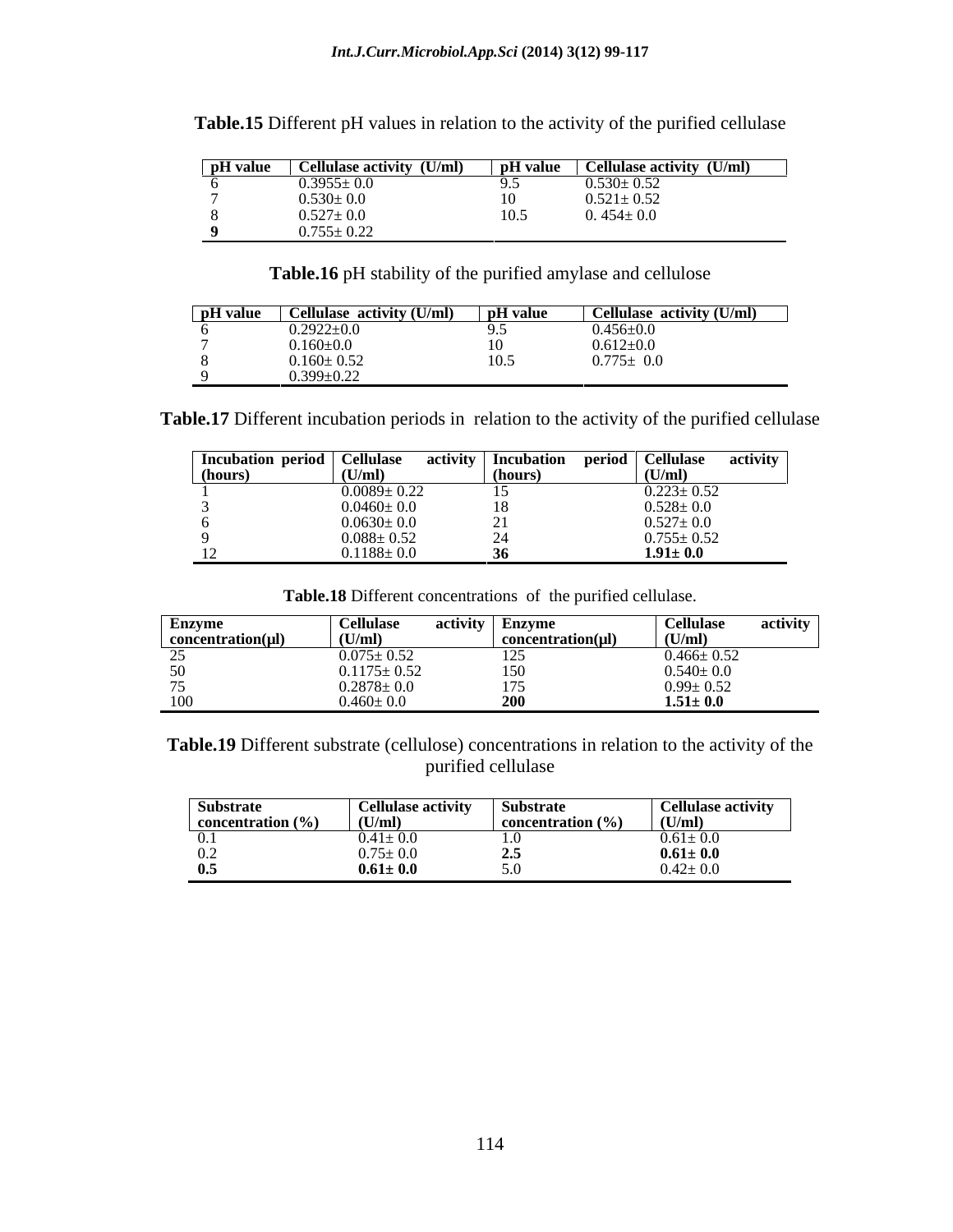| <b>Exposure time</b>   Chlorine concentration $(\mu/\text{ml})$ |                                                                                       |                                       |                                          |                                                                      |
|-----------------------------------------------------------------|---------------------------------------------------------------------------------------|---------------------------------------|------------------------------------------|----------------------------------------------------------------------|
| $(\min)$                                                        |                                                                                       |                                       |                                          |                                                                      |
|                                                                 | Remaining                                                                             | Enzyme<br>activity<br>(U/ml)<br>100.0 | <b>Remaining<br/>activity<br/>(%)</b>    | Enzyme<br>activity<br>(U / ml)                                       |
|                                                                 | $\begin{array}{c}\n\text{activity} \\ \begin{pmatrix} 0/6 \end{pmatrix}\n\end{array}$ |                                       |                                          |                                                                      |
|                                                                 |                                                                                       |                                       |                                          |                                                                      |
|                                                                 | 0.530<br>0.530<br>0.530<br>0.530                                                      |                                       | 0.550                                    | $\begin{array}{c} 100.0 \\ 100.0 \\ 100.0 \end{array}$               |
| $\frac{15}{30}$                                                 |                                                                                       | 100.0                                 | $\overline{0.540}$<br>$\overline{0.530}$ |                                                                      |
|                                                                 |                                                                                       | 100.0                                 |                                          |                                                                      |
|                                                                 |                                                                                       | 100.0                                 | 0.525                                    | $\frac{100.0}{59.20}$                                                |
| 60                                                              | 0.530                                                                                 | 100.0                                 | 0.293                                    |                                                                      |
| <b>Exposure time</b>                                            | $\sqrt{\text{Chlorine concentration (µ/mol)}}$                                        |                                       |                                          |                                                                      |
| $(\min)$                                                        | -10                                                                                   |                                       |                                          |                                                                      |
|                                                                 |                                                                                       |                                       | <b>Remaining<br/>activity<br/>(%)</b>    |                                                                      |
|                                                                 | <b>Remaining</b><br>activity                                                          | Enzyme<br>activity<br>(U/ml)          |                                          | Enzyme<br>activity<br>(U / ml)                                       |
|                                                                 | $\frac{6}{9}$                                                                         |                                       |                                          |                                                                      |
|                                                                 |                                                                                       | $\frac{100.0}{100.0}$                 | 0.530                                    |                                                                      |
|                                                                 |                                                                                       |                                       | 0.41                                     |                                                                      |
| $\frac{15}{30}$                                                 | $\begin{array}{c} 0.529 \\ 0.529 \\ 0.529 \end{array}$                                | 100.0                                 | 0.3946                                   |                                                                      |
|                                                                 | 0.529                                                                                 | 100.0                                 | 0.3946                                   |                                                                      |
| $\frac{45}{60}$                                                 | 0.290                                                                                 | 56.2                                  | 0.2960                                   | $\begin{array}{c} 100.0 \\ 75.0 \\ 75.0 \\ 75.0 \\ 56.2 \end{array}$ |

**Table.20** Different chlorine concentrations in relation to the activity of the purified cellulose

**Table.21** Compatibility of the purified cellulase with various commercial detergents

| Detergent Conc.<br>7µ /ml (w/v or v/v).                    | Control activity   Cellulase<br>  (Detergent & Tris   activity<br>$\text{buffer}$ $\overrightarrow{U/ml}$ | (U/mI)                              | Final $(%$<br>activity                     |  |
|------------------------------------------------------------|-----------------------------------------------------------------------------------------------------------|-------------------------------------|--------------------------------------------|--|
| Powdered detergent                                         |                                                                                                           |                                     |                                            |  |
| Ariel<br>Omo                                               | 0.018                                                                                                     | $0.725 \pm 0.52$ 130.7              |                                            |  |
|                                                            | 0.0<br>$0.0\,$                                                                                            | $0.525 \pm 0.0$<br>$0.1877 \pm 0.0$ | $\frac{100}{35.7}$                         |  |
| Lang<br>Persil                                             | 0.0                                                                                                       | $0.1178 \pm 0.52$ 25.4              |                                            |  |
| Xtra<br>Ariel automatic                                    | 0.0                                                                                                       | $0.344 \pm 0.0$                     | 63.7                                       |  |
|                                                            | 0.0                                                                                                       | $0.2518 \pm 0.0$ 41.18              |                                            |  |
| Xtra automatic                                             | 0.0                                                                                                       | $0.2218 \pm 0.0$ 42.18              |                                            |  |
| Liquid detergent<br>General<br>Pril                        | 0.0                                                                                                       | $0.395 \pm 0.52$ 74.9               |                                            |  |
| Control                                                    | 0.0                                                                                                       | $0.448 \pm 0.0$<br>$0.536 \pm 0.0$  | $\frac{84.6}{100}$                         |  |
|                                                            |                                                                                                           |                                     |                                            |  |
| es                                                         |                                                                                                           |                                     |                                            |  |
|                                                            |                                                                                                           |                                     | technology. J. Basic. Appl. Sci. Res.,     |  |
| G.I., Feltham, R.K. (Eds.), 1993:                          |                                                                                                           | $1(2): 95 - 107.$                   |                                            |  |
| n & steel's: Manual for the                                |                                                                                                           |                                     | Bisaria, V.S., Kondo, A. (Ed.), 2014.      |  |
| fication of medical bacteria. 2 <sup>nd</sup>              |                                                                                                           |                                     | Bioprocessing of renewable resources       |  |
| Cambridge University Press,                                |                                                                                                           |                                     | to commodity bioproducts, $1st$ edn.       |  |
| m.                                                         |                                                                                                           |                                     | Biswas, A., Persad, A., Bisaria, V.        |  |
| R.A., Bahobil, A.S. 2011:                                  |                                                                                                           |                                     | (Eds.), Production of cellulolytic         |  |
| ction of thermoalkaliphilic                                |                                                                                                           |                                     | enzymes (Chap. 5). John Wiley &            |  |
| se by Shewanella putrefaciens-                             |                                                                                                           | Sons, Inc., New Jersey              |                                            |  |
| SA21 under optimal conditions<br>plication in biodetergent |                                                                                                           |                                     | Collee, J.G., Marmion, B.P., Fraser, A.G., |  |

#### **References**

- Barrow, G.I., Feltham, R.K. (Eds.), 1993: technology. J.<br>Cowan & steel's: Manual for the  $1(2): 95-107$ . Cowan & steel's: Manual for the  $1(2)$ :  $95-107$ . identification of medical bacteria. 2<sup>nd</sup> edn. Cambridge University Press,
- Bayoumi, R.A., Bahobil, A.S. 2011: protease by *Shewanella putrefaciens*- EGKSA21 under optimal conditions for application in biodetergent Collee, J.G., Marmion, B.P., Fraser, A.G.,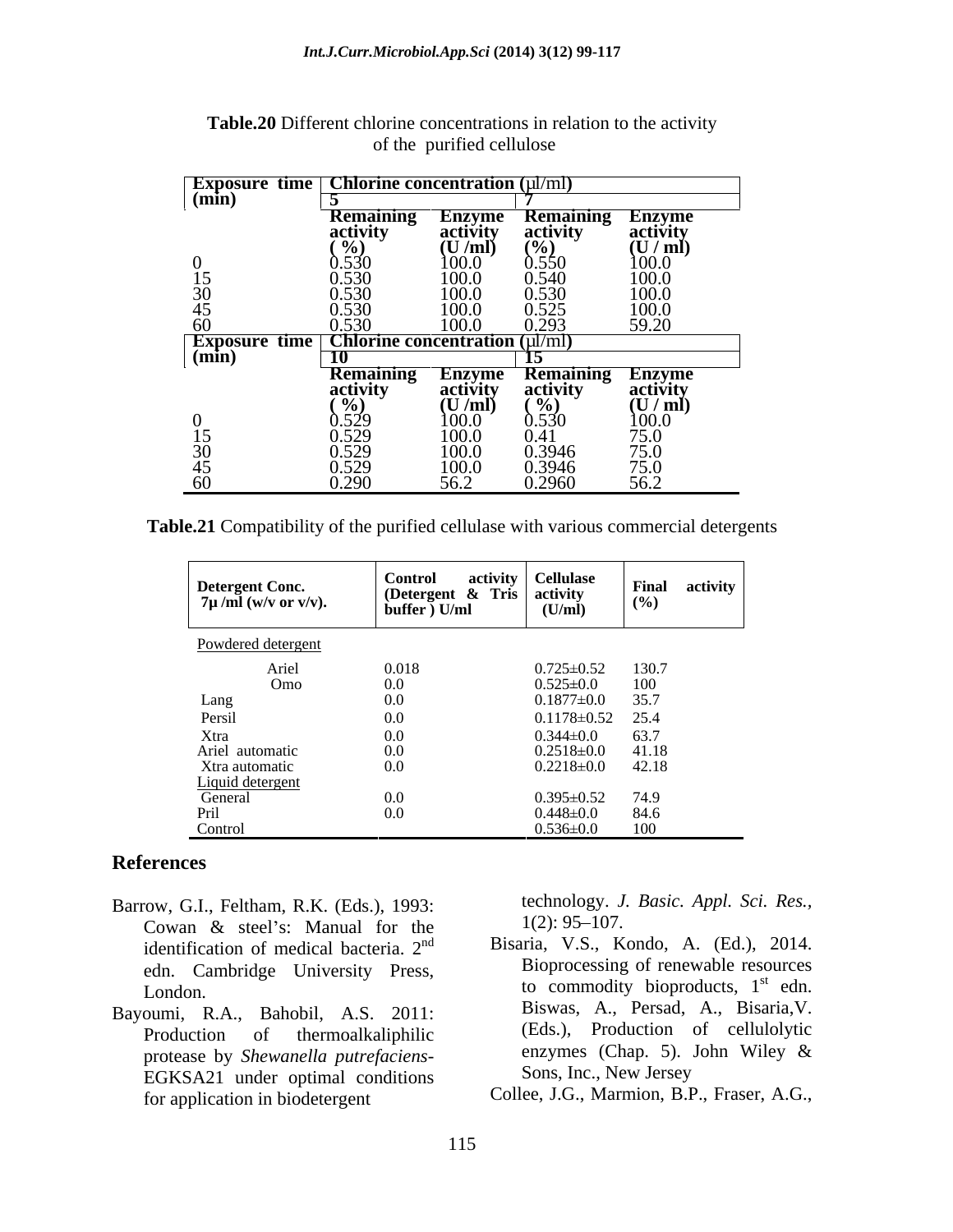Simmons, A. 1996. Medical *Biochem.*, 38: 1599–1616.

- Dabhi, B.K., Vyas, R.V., Shelat, H.N. 2014. Use of banana waste for the *Curr. Microbiol. Appl. Sci.,* 3(1): 337
- Demain, A.L., Newcomb, M., Wu, J.H.D.
- Dixon, M., Webb, E. 1964. Enzymes, 2<sup>nd</sup>
- Falkowski P., Scholes R.J., Boyle E., Linder, S. 2000. The global carbon
- Fawzi, E.M. 2011. Comparative study of *Aspergillus foetidus* NRRL 337 grown
- Gomori, G. 1955. Preparation of buffers evaluation of their cellulolytic for use in enzyme active studies. In:
- R.P., Bon, E.P., Coelho, R.R. 2005. *Streptomyces drozdowiczii* cellulose products and its potential use in the
- Gupta, R., Gigas, P., Mohapatra, H., biotechnological perspective. *Pro.*

*Biochem.,* 38: 1599–1616.

- microbiology (Mackie and Mac Han, Y., Chen, H. 2010. Biochemical Carteny).  $14<sup>th</sup>$  edn. Churchill characterization of maize stover  $\beta$ -Livingstone, New York. exoglucanase and its use in lignocelluloses conversion. *Biosource. Technol.,* 101: 6111-6117.
- production of cellulolytic enzymes Hensyl, W. R. (Ed.), 1994. Bergy s under solid substrate fermentation manual of determinative bacteriology. using bacterial consortium. *Int.* J.  $9^{th}$  edn, Williams & Wilkins,  $9<sup>th</sup>$  edn, Williams & Wilkins,  $\mu$  adm Williams & Williams edn, Williams & Wilkins, Baltimore.
- 346. Jabasingh,S.A., Varma,S., Garrec, P. 2005. Cellulase, clostridia, and cellulase from Aspergillus nidulans ethanol. *Microbiol. Mol. Biol. Rev.,* 69: 124 154. fermentation using Coir pith. *Chem.*  nd *Biochem. Eng.*, 28(1): 143–151. 2014. Production and purification of cellulase from *Aspergillus nidulans* AJSU04 under solid-state
- edn. Academic Press Inc. New York. Jang, H.D., Chen, K.S. 2003. Production Canadell J., Canfield D., Elser J., Gruber N., Hibbard K., Hogberg P., transformant T3-1. World J. and characterization of thermo stable cellulase from Streptomyces transformant T3-1. *World J. Microbiol. Biotechnol., 19: 263-268.*
- cycle: a test of our knowledge of earth Lotfi, G. 2014. Cellulolytic as a system. *Science,* 290: 291 296. microorganisms. *Int. J. Curr. Res.* Lotfi, G. 2014. Cellulolytic *Chem. Pharm. Sci.,* 1(2): 52–58.
- two purified inulinases from Lowry, O.H., Rosebrough, N.G., Farr, thermophile *Thielavia terrestris* A.L., Randall, R.J. 1951. Protein NRRL 8126 and mesophile measurement with the folin phenol reagent. *J. Bio. Chern.*, 193: 265–275.
- on *Cichorium intybus* L. *Braz. J. Microbiol.*, 42: 633–649. The ellulose-degrading actinomycetes and Mohanta, Y.K. 2014. Isolation of evaluation of their cellulolytic potential. *Bioeng. Biosci.*, 2(1): 1–5.
- Methods in enzymology. Vol 1, Moreira, K.A., Albuquerque, B.F., Colwick, S.P., Kaplan, N.O. (Eds.), Teixeira, M.F., Porto A.L., Filho J.L. Academic press, New York. 2002. Application of protease from Grgoravski de lima, A.L., Nascmento, *Nocardiopsis* sp as a laundry detergent Moreira, K.A., Albuquerque, B.F., 2002. Application of protease from additive. *W. J. Microbiol. Biotechnol.,* 18: 307–312.
	- production using agro-industrial by- Odeniyi, O.A., Onilude, A.A., Ayodele detergent and textile industries. *Enz.* and properties of *Microbial Technol.,* 37: 272–277. cellulase/polygalacturonase by a Goswani, V.K., Chauhan, B. 2003. Microbial -amylase; A residue. *Afr. J. Microbiol. Res.,* 3: M.A. 2009. Production characteristics and properties of cellulase/polygalacturonase by a *Bacillus coagulans* strain from a fermenting palm-fruit industrial 407 417.